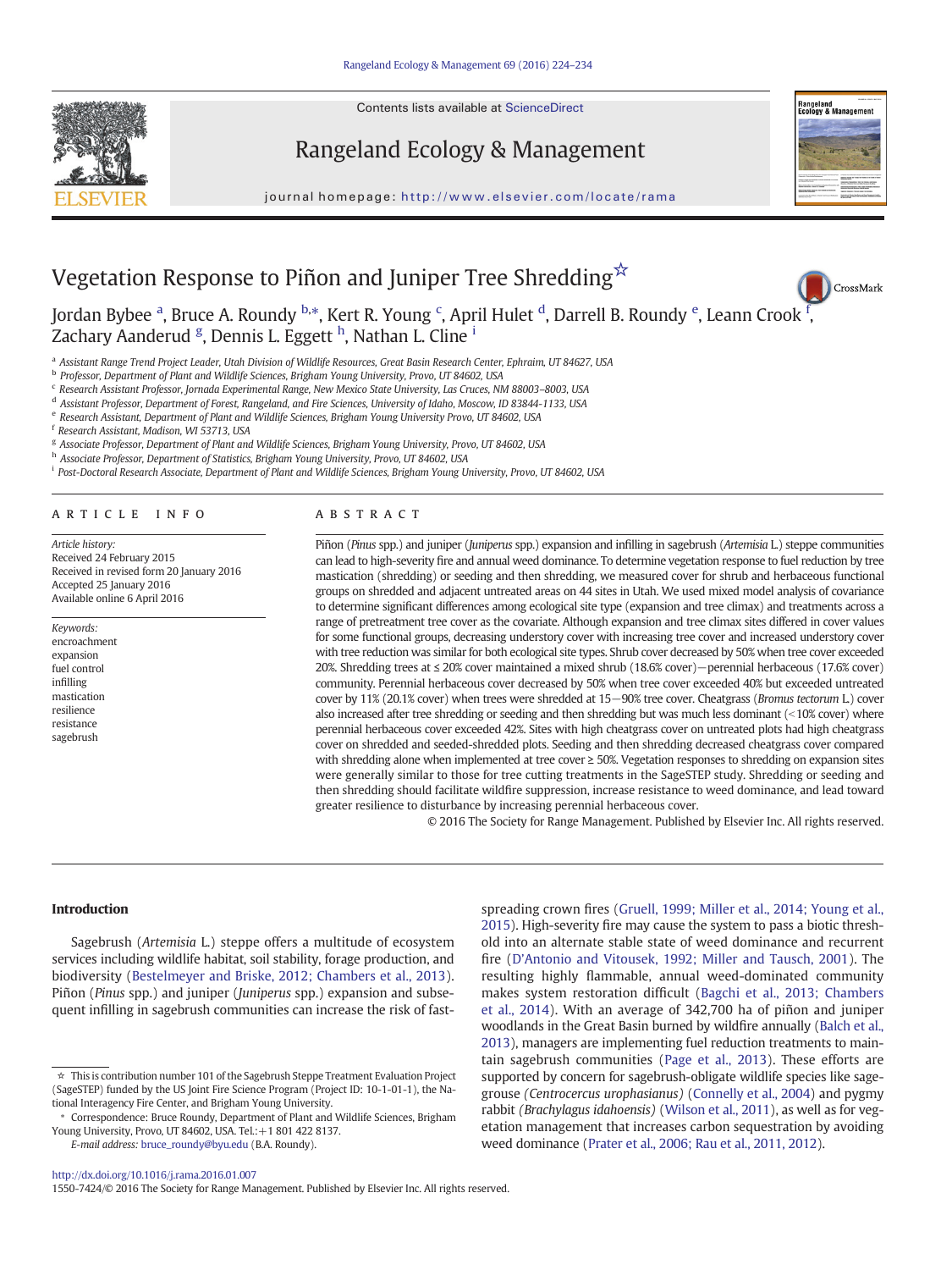Managers seek to use fuel treatments to increase the ability of the ecosystem to regain (ecological resilience) or retain (ecological resistance) fundamental structure and processes in the face of stressors and disturbances, such as fire, grazing, and invasive species [\(Chambers](#page-9-0) [et al., 2014\)](#page-9-0). Soil, water, and nutrients made available by tree reduction increase growth and cover of both desirable vegetation and invasive species [\(Roundy et al., 2014a, b](#page-10-0)). High resilience after treatment is indicated by a return to similar shrub and perennial herbaceous cover as was present before or during early phases of expansion and infilling. High resistance is indicated by lack of transition to weed dominance after treatment. Perennial grasses are especially important to both biotic and abiotic resilience of these systems. Perennial grasses help avoid the crossing of a biotic threshold by resisting weed invasion and dominance [\(Chambers et al., 2007, 2014; Roundy et al., 2014a\)](#page-9-0). In addition, they help avoid an abiotic threshold by increasing infiltration and decreasing erosion in interspaces ([Pierson et al., 2010, 2013; Williams et al., 2013](#page-10-0)).

Although prescribed fire best controls the amount of fuels [\(Young](#page-10-0) [et al., 2015\)](#page-10-0), mechanical tree reduction by cutting or shredding (i.e., mastication) offers a number of operational and ecological advantages. Mechanical tree control is much easier to implement than prescribed fire and can be selectively applied (e.g., thinning, clear-cutting, mosaics) almost any time of year when the soil surface is dry. Shredding trees with a large, toothed drum [\(Cline et al., 2010](#page-9-0)) converts canopy fuels to small 1- and 10-hour surface fuels. By moving fuels from the canopy to ground level, flame lengths are reduced, which better facilitates wildfire containment ([Young et al., 2015](#page-10-0)). Debris from shredding also increases infiltration and reduces sediment production on some microsites ([Cline et al., 2010\)](#page-9-0). Effects of mastication have been compared with prescribed fire in chaparral ([Potts and Stephens, 2009;](#page-10-0) [Potts et al., 2010](#page-10-0)) and with fire and cutting in ponderosa pine (Pinus ponderosa P. & C. Lawson) forests [\(Kane et al., 2010\)](#page-9-0) but have received little attention in piñon and juniper woodlands, although managers have been using it on hundreds of hectares in Utah since about 2003.

Because understory cover decreases with increasing tree cover [\(Miller and Rose, 1999; Archer et al., 2011; Archer and Predick, 2014;](#page-10-0) [Roundy et al., 2014a](#page-10-0)), system resilience should be reinforced by reducing trees while there is still sufficient desirable understory cover to dominate and suppress weeds after tree reduction. Effects of increasing tree cover, such as decreased shrub and perennial herbaceous cover, generally become evident at Phase II infilling, when trees and perennial understory plants have similar relative cover [\(Roundy et al., 2014a](#page-10-0)). Piñon and juniper trees have dense lateral root systems and welldeveloped tap roots, which reduce availability of soil water and nutrients for understory shrubs, forbs, and grasses [\(Krimer et al., 1996;](#page-9-0) [Ryel et al., 2010; Rau et al., 2011; Lef](#page-9-0)fler and Ryel, 2012; Young et al., [2013a; Roundy et al., 2014b\)](#page-9-0).

Lack of perennial understory cover at advanced phases of tree expansion leads managers to seed some sites to minimize erosion and dominance by invasive weeds. Mixtures of native and introduced grasses, forbs, and shrubs are usually aerially sown before tree shredding or other mechanical tree reduction methods. Shredding after seeding is considered to help bury seeds and improve establishment, similar to chaining after aerial seeding burned piñon-juniper sites [\(Ott](#page-10-0) [et al., 2003\)](#page-10-0). Ross et al.  $(2012)$  reported increases of  $>$  20%, 15%, and 5% cover for perennial grasses, perennial forbs, and annual grasses after aerial seeding and mastication of upland piñon-juniper sites on Shay Mesa in southeastern Utah. Shredding of dense piñon or juniper trees in Utah increased spring soil degree days, available water, and seedling growth of hand-sown perennial and annual grasses [\(Young](#page-10-0) [et al., 2013a, b](#page-10-0)). In those studies, tree reduction had a much greater effect on soil degree days (probably due to removal of tree shading) and soil water availability (probably due to decreased transpiration) than did increased woody debris. Vegetation response to aerial seeding and shredding trees across a range of sites has not been reported.

Besides choosing a method of fuel reduction, managers must also decide which sites to treat. Piñon and juniper trees occupy tree climax sites or sites originally occupied by sagebrush communities (expansion sites). Tree climax sites, "Forest Land Ecological Sites" ([NRCS, 1997\)](#page-10-0), or persistent woodlands [\(Romme et al., 2009](#page-10-0)) typically have shallow  $( $0.5$ -m deep)$ , rocky soils; contain trees  $> 150$  years old; and support infrequent fire. In contrast, expansion sites, "Rangeland Ecological Sites" [\(NRCS, 1997](#page-10-0)), or wooded shrublands [\(Romme et al., 2009\)](#page-10-0) typically have trees  $<$  150 years old and are associated with deeper, less rocky soils. Infilling (increase in tree density) and increases in tree cover are occurring on both kinds of sites ([Romme et al., 2009\)](#page-10-0). Generally, tree reduction treatments are directed at expansion sites but they are also implemented to increase understory cover on tree climax sites, especially in the Colorado Plateau [\(Ross et al., 2012](#page-10-0)). However, there have been no reports of effects of tree reduction on expansion compared with tree climax sites.

Piñon and juniper expansion into sagebrush steppe occurs across a broad geographical area in the western United States, and therefore so do tree reduction treatments. These sites vary in elevation, temperature, and precipitation, as well as in soil depth and texture, which relate to tree cover and understory composition and cover. A major objective of the Sagebrush Steppe Treatment Evaluation Project (SageSTEP) research project was to determine patterns of regional response to tree control treatments without seeding [\(McIver and Brunson, 2014\)](#page-9-0). Our current study was to determine vegetation responses to increasing tree cover and shredding across a broad range of sites in Utah and how our patterns of response compare to regional responses reported by SageSTEP [\(Chambers et al., 2014; Miller et al., 2014; Roundy et al.,](#page-9-0) [2014a](#page-9-0)). In these previous studies, mechanical treatments mainly included cut and drop, except for four Utah sites, which also included a tree shredding treatment ([Roundy et al., 2014a\)](#page-10-0). Cut-and-drop treatments produced similar vegetation responses as tree shredding on the Utah sites ([Roundy et al., 2014a](#page-10-0)). In short-term results from the SageSTEP study (3 years post-treatment), mechanical treatments increased perennial herbaceous cover and maintained shrub cover better than prescribed fire. Mechanical tree reduction even increased perennial herbaceous cover at high initial tree cover but also increased cheatgrass cover on warmer sites [\(Chambers et al., 2014; Roundy et al., 2014a\)](#page-9-0).

To better guide implementation of tree reduction treatments aimed at enhancing system resilience across a wide range of sites, we asked three questions about vegetation response to tree shredding across a tree expansion-infilling gradient in Utah: 1) how do expansion sites respond compared with tree climax sites, 2) what is the effect of seeding, and 3) how do patterns of response to shredding across Utah compare with responses to cutting across the Great Basin found in the SageSTEP study?

#### **Methods**

Our study included data collected from the SageSTEP woodland experiment [\(Roundy et al., 2014a\)](#page-10-0) in 2009 and 2010, as well as data collected from a retrospective study in 2011 and 2012. For both the SageSTEP and retrospective studies, the experimental design was a randomized block with site considered as a block. Data from the SageSTEP experiment came from treatments implemented on nine sites of tree expansion into sagebrush steppe vegetation. Each site had treatment plots, 8–20 ha in size, including untreated control, prescribed fire, and cut-and-drop that encompassed a range of pretreatment tree cover [\(Roundy et al., 2014a](#page-10-0)). At three Utah sites, a shredded-tree treatment plot was also added. Data from the SageSTEP study that were used in the current study included vegetation response for untreated control and cut treatment plots, 3 years after treatment. For the cut treatment, all trees  $> 2$  m in height were cut and debris left in place either in 2006 or 2007, depending on the site ([Miller et al., 2014; Roundy et al.,](#page-10-0) [2014a](#page-10-0)). We also remeasured and used data of vegetation response on the untreated control and shredded plots for the three SageSTEP Utah sites at 5 (Scipio and Greenville) and 6 (Onaqui) years post treatment (2012).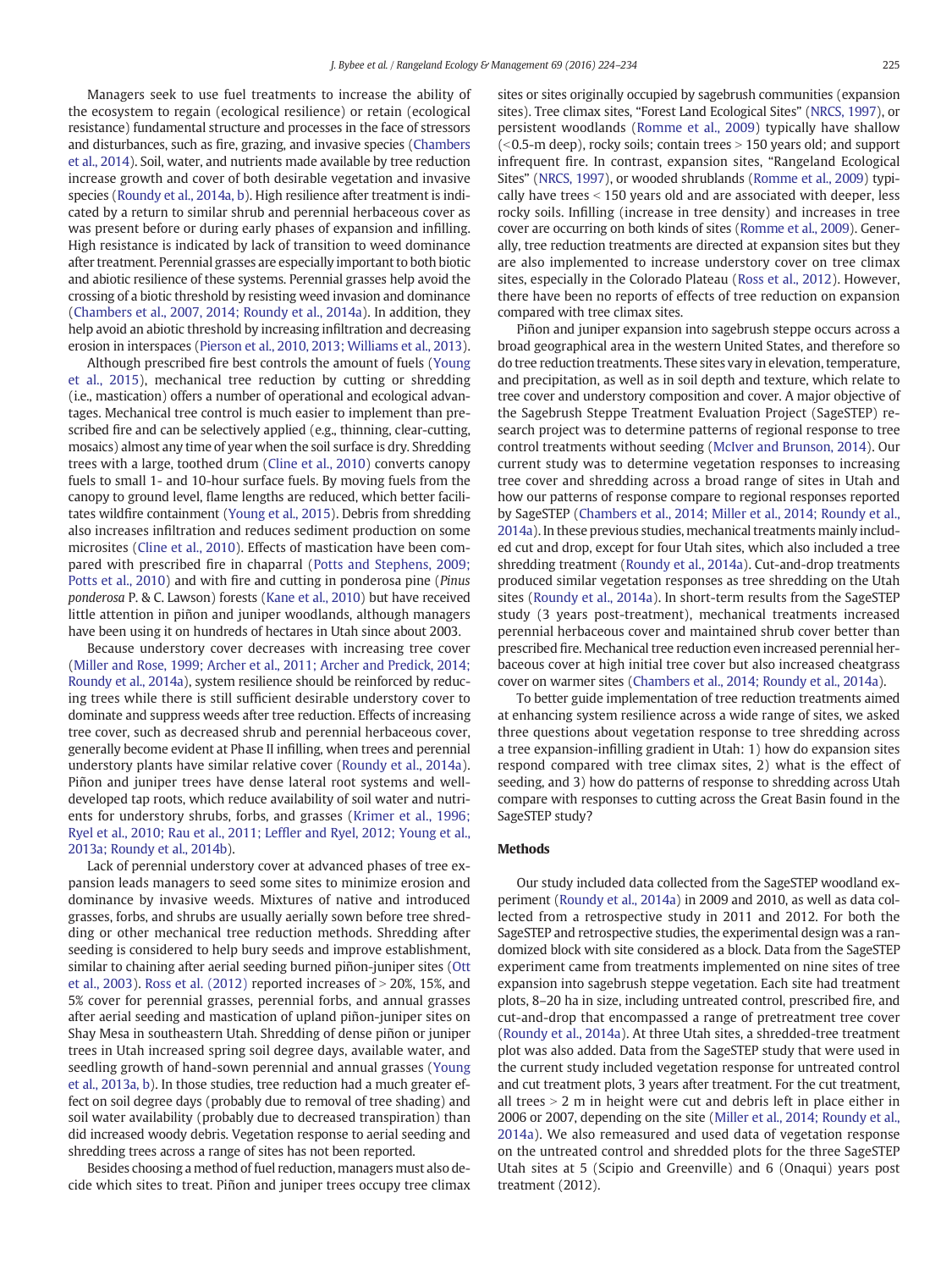In addition, we conducted a retrospective study (Utah shred study) comparing vegetation cover for untreated areas with nearby shredded or seeded-shredded areas for an additional 41 expansion and tree climax sites in Utah, United States. On both the SageSTEP Utah sites that included a shred treatment and on the retrospective study sites, trees  $> 2$  m in height were shredded or masticated using a rotating, toothed drum or Fecon Bullhog attachment (Fecon, Inc. Lebanon, Ohio) as described by [Cline et al. \(2010\).](#page-9-0) For the retrospective study, we used pretreatment National Agriculture Imagery Program (NAIP) data to select sample subplots to compare vegetation across similar low to high ranges of untreated tree cover for subplots on untreated areas and pretreatment tree cover for subplots on nearby shredded or seeded-shredded areas on the same ecological site type. On a few sites where trees were either thinned or some mature trees left untreated, measurements of the shredding treatment were made on subplots  $>$  20 m from existing trees.

# Study Sites

Study sites for the SageSTEP experiment included four sites of western juniper (Juniperus occidentalis Hook) expansion in California and Oregon (Blue Mountain, Bridge Creek, Devine Ridge, and Walker Butte), two sites of singleleaf piñon (Pinus monophyla Torr. & Frém.) and Utah juniper (Juniperus osteosperma [Torr.] Little) expansion in central Nevada (Marking Corral and Seven Mile), and three sites of Utah juniper−Colorado piñon (Pinus edulis Engelm.) expansion in Utah (Onaqui, Scipio, and Greenville). Details of these sites and maps of their locations are in [McIver et al. \(2010\),](#page-9-0) [McIver and Brunson \(2014\),](#page-9-0) and [Miller et al. \(2014\).](#page-10-0)

Study sites for the retrospective shred study were located within the state of Utah in the Great Basin and Colorado Plateau physiographic provinces on lands managed by either the Bureau of Land Management (BLM) or US Department of Agriculture Forest Service (Fig. 1). The retrospective Utah shred study and three Utah SageSTEP sites with a tree-shredded treatment encompassed a range of time since treatment (1–8 years,  $mean = 3.9$  years) and two ecological site types as determined by [NRCS](#page-10-0) [\(1997\)](#page-10-0) criteria (expansion—"Range" or tree climax—"Forest" sites). Hereafter, we refer to the sites as either expansion or tree climax sites. Global Positioning System coordinates for each retrospective study site were used to determine soil and ecological site type using the Web Soil Survey ([http://websoilsurvey.nrcs.usda.gov\)](http://websoilsurvey.nrcs.usda.gov). For a few sites where the ecological site type had not been determined by a soil survey, we categorized the site as an expansion site if soil depth was  $>$  50 cm [\(NRCS, 1997](#page-10-0)). Across all sites, tree cover ranged from 2% to 90% on untreated areas and pretreatment tree cover ranged from 3% to 79% on treated areas (Table S1, available online at [http://dx.doi.org/10.1016/j.rama.2016.01.007\)](http://dx.doi.org/).

For the retrospective Utah shred study and the three SageSTEP sites with a shredding treatment, the majority of sites in the Great Basin were expansion sites (26 of 29), while the majority of sites in the Colorado



Figure 1. Map of 44 sites in Utah, United States, by ecological site and treatment.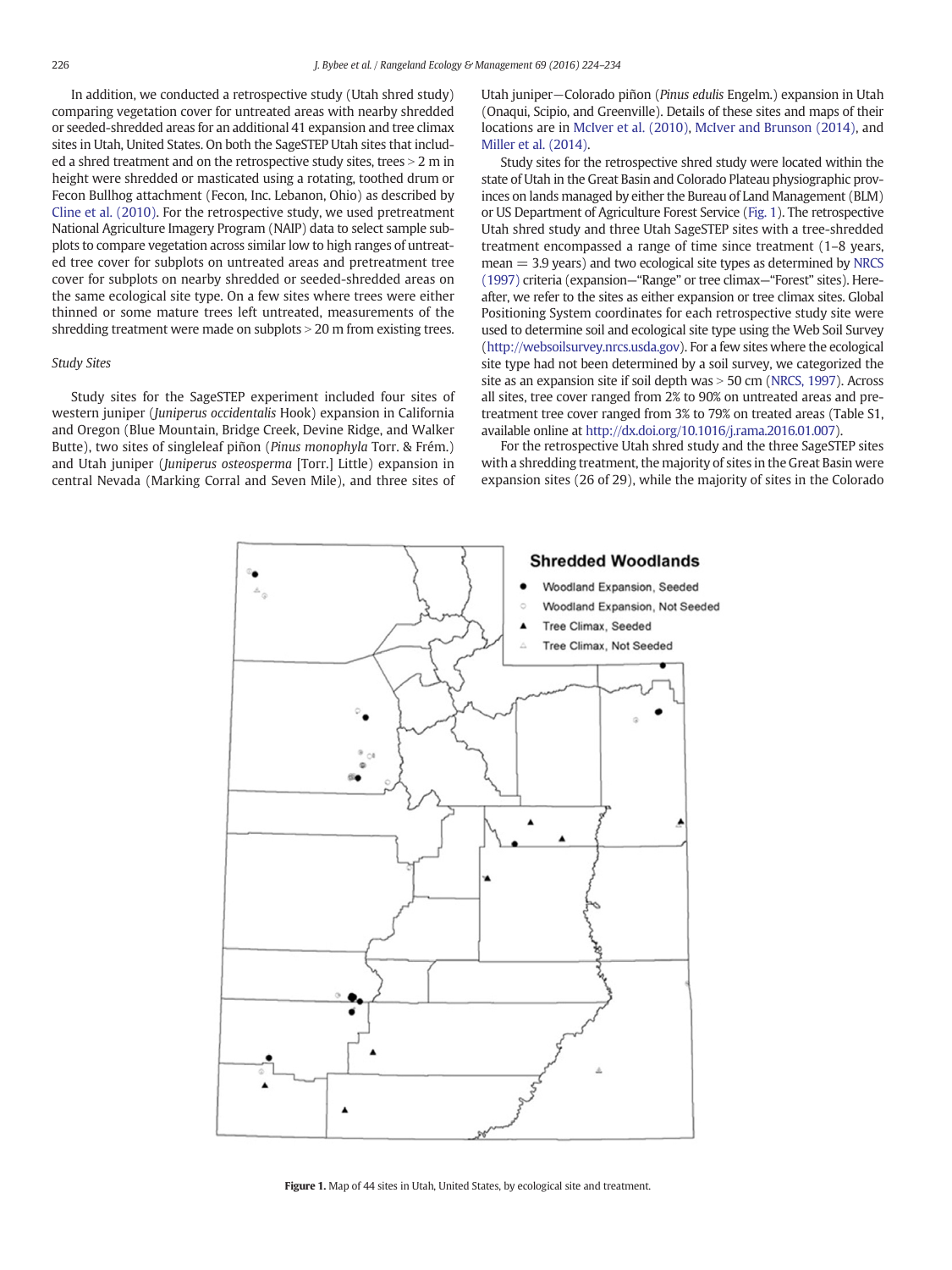Plateau were tree climax sites (11 of 15). Each site had an untreated control area and either a shredded only or a seeded-shredded treatment. Seed was aerial broadcast before treatment according to specifications of the individual agency and primarily included perennial grasses, shrubs, and forbs. Before data collection, we made field visits and checked soil surveys to select untreated and treated sample areas with the same ecological sites on each of 44 study sites. Within untreated or treated areas at each study site, we randomly selected 12 to 15 potential subplots (0.1-ha) for sampling that represented a range of untreated or an apparent range of pretreatment tree cover. We then used object-based image analysis software (Feature Extraction ENVI 4.5) and pretreatment NAIP imagery (1-m pixel resolution) to determine untreated and pretreatment tree cover [\(Hulet et al., 2014; Roundy,](#page-9-0) [2015](#page-9-0)) on the potential subplots. We randomly selected three subplots each on untreated and treated plots from the potential subplot population for each of three tree cover categories: low  $($ <15%), intermediate (15−45%), and high (>45%). Not all study sites had all tree cover categories, so the number of subplots ranged from a minimum of six (1 tree cover category  $\times$  2 treatments—untreated and shredded  $\times$  3 subplots each = 6) to 18 (3 tree cover categories  $\times$  2 treatments  $\times$  3 subplots each  $= 18$ ). The only exception to this sampling scheme was for the three SageSTEP sites in Utah that included a tree-shredding treatment. On those sites, 15 subplots were measured on untreated and shredded plots across a range of pretreatment tree cover. Because sites were either shredded and left unseeded or seeded and then shredded, these two treatments occurred on different sites.

## **Measurements**

Vegetation measurements on each 0.1-ha subplot were made according to the protocol of [McIver et al. \(2010\)](#page-9-0) and [Miller et al. \(2014\).](#page-10-0) We used the line-point intercept method to measure cover by species on five 30-m transects on each subplot. We dropped a pin flag every 0.5-m (60 points  $\times$  5 transects = 300 points in each subplot). At each point, we recorded canopy and/or foliar hits on vegetation, as well as the ground surface category. Canopy cover was recorded for trees and shrubs where the point fell within the live canopy perimeter. Foliar cover was recorded when the point came in contact with one or more species. Ground surface categories included soil, rock, lichen or biotic crust, bedrock, moss, duff, and embedded litter. To calculate cover for a subplot, we summed all of the hits on a particular species and divided by 300. We counted density of herbaceous species and sagebrush seedlings and juveniles ( $\le$ 5 cm height) in fifteen 0.25-m<sup>2</sup> quadrats placed on three 30-m transects for a total of 45 quadrats in each subplot.

For the SageSTEP study sites, live tree cover of all trees  $>$  2 m tall was measured before treatment within each subplot by measuring the longest (D1) and perpendicular (D2) crown diameters. Crown area (A) was calculated for each tree according to [Tausch and Tueller \(1990\)](#page-10-0) by:

$$
A = \pi (D1 \cdot D2)/4 \tag{1}
$$

Tree canopy cover was estimated for each subplot by summing the crown area for each tree in the subplot and dividing by the subplot area. For the retrospective study sites, tree cover was estimated before treatment on both untreated control and treatment areas using National Agricultural Imagery Program (NAIP) imagery. First, live tree cover on untreated areas at each study site was measured on the ground and calculated using the crown diameter method described earlier. Crown diameter tree cover was highly correlated with tree cover estimates derived from object-based image analysis of NAIP imagery ( $r = 0.93$ ) for ENVI Feature Extraction, [Roundy, 2015](#page-10-0)). Therefore, we estimated tree cover in the retrospective study on untreated subplots and on treated subplots before treatment using NAIP imagery and ENVI Feature Extraction. Hereafter we refer to the tree cover variable simply as tree cover, noting that this refers to untreated tree cover and pretreatment tree cover estimated on both the SageSTEP and retrospective studies before any tree-reduction treatments.

### Data Analysis

We used mixed model analysis of covariance [\(Littell et al., 2006;](#page-9-0) Proc Glimmix, SAS v9.3, SAS Institute, Inc., Cary, NC) to compare responses of functional groups between untreated control and tree-shredded areas. These cover groups included total shrubs; sagebrush; tall, short, and total perennial grass (tall, short, and rhizomatous grasses); cheatgrass (Bromus tectorum L. was considered separately due to concern for its dominance); perennial forbs; sage-grouse forbs [\(Connelly et al., 2004;](#page-9-0) [Nelle et al., 2000; Pyle and Crawford, 1996; Rhodes et al., 2010](#page-9-0)); and annual forbs, total perennial herbaceous (total perennial grass plus perennial forbs), biotic crust (including lichen), and bare ground. Sandberg bluegrass (Poa secunda J. Presl) was considered the only short grass, while all other bunchgrasses were treated as tall grasses in the analysis. A list of species encountered is in Table S2 (available on line at [http://dx.](http://dx.doi.org/) [doi.org/10.1016/j.rama.2016.01.007\)](http://dx.doi.org/). Our analysis included ecological site type and treatment as fixed factors. Tree cover was analyzed as a covariate [\(Roundy et al., 2014a](#page-10-0)). When interactions of ecological site type or treatment with the tree cover covariate were not significant ( $P <$ 0.05), these terms were removed from the model [\(Littell et al., 2006](#page-9-0)). Site was considered as a random factor, and subplots (524 total across 44 sites) were nested as subsamples within treatment and ecological site type. The Tukey-Kramer test was used to determine significant differences among ecological site type and treatment combinations for each 5% increment of tree cover for covariate model estimates of cover for functional cover groups [\(Littell et al., 2006; Roundy et al., 2014a](#page-9-0)) using a  $P \le 0.05$ . Vegetation cover data were normalized by the arcsin square root transformation, while density data were normalized by the square root transformation. Tree cover covariate data were not transformed. Observation of residual plots indicated that assumptions were met for analysis of covariance.

To compare tree-cutting and shredding treatment responses, we compared functional group cover from the SageSTEP study with that from the retrospective study. We conducted analysis of covariance using study (SageSTEP study or retrospective Utah shred study), treatment (untreated and cut-drop for SageSTEP, untreated and shred for Utah shred study) as fixed factors and tree cover as the covariate. Individual study sites were considered random. The data from SageSTEP were from nine tree expansion sites, 3 years after treatment. The data from the Utah shred study was for 16 tree expansion sites that were shredded but not seeded. Average time since treatment for this population was 2.5 years. Significance of study effects or interactions with treatment or covariate effects were used to determine if understory responses to tree cutting and mastication are generally similar.

We used quantile regression to relate cheatgrass cover across sites and treatments to perennial herbaceous cover. This technique permits quantification of the effect of an independent variable on the upper boundary of response of a dependent variable and is therefore useful in determining effects over the range of response where one variable may be most limiting to another [\(Cade and Noon, 2003\)](#page-9-0).

#### Results

# Vegetation Response to Tree Cover, Ecological Site Type, and Tree Shredding

Functional groups varied in their response to ecological site type, treatment, and tree cover [\(Table 1\)](#page-4-0). Both total shrub and sagebrush cover decreased with increasing tree cover on untreated and treeshredded areas and did not differ between the two. Total shrub and sagebrush cover had a significant interaction between ecological site type and tree cover (see [Table 1\)](#page-4-0) because they were slightly greater on tree climax than expansion sites at  $\geq 60\%$  tree cover ([Table 2,](#page-5-0) [Fig. 2\)](#page-5-0). However, the higher shrub cover at high tree cover on tree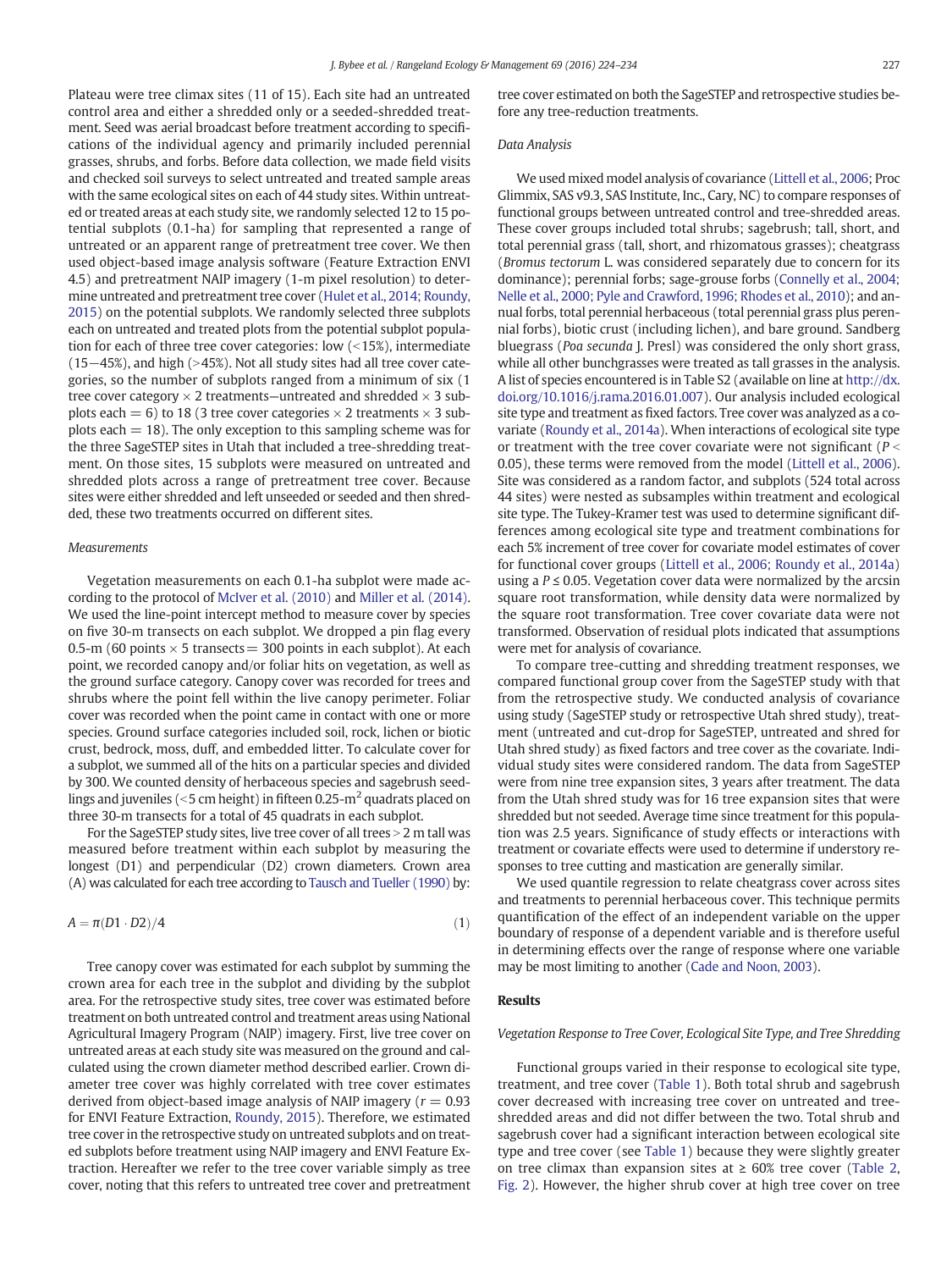<span id="page-4-0"></span>climax sites was influenced by high shrub cover at the Indian Springs site, which had the highest elevation and precipitation of all tree climax sites. Sagebrush cover was decreased by 50% of maximum when tree cover was  $> 15\%$  on expansion sites and  $> 20\%$  on tree climax sites. Measurable shrub and sagebrush cover persisted until tree cover reached 60% on expansion sites and 75% on tree climax sites. We observed sagebrush seedlings on 61% of the 44 study sites. For these sites, the number of seedlings was significantly greater ( $P < 0.05$ ) on shredded (0.43 m<sup>-2</sup>) compared with untreated plots (0.073 m<sup>-2</sup>).

Annual forb cover was  $<$  4% at minimum tree cover and decreased to  $\le$  1% at maximum tree cover on untreated expansion sites. After shredding, annual forb cover increased at ≥ 45% tree cover on expansion sites to a maximum of 7% (see [Table 2\)](#page-5-0). In contrast, annual forb cover was  $<$  2% on tree climax sites for any treatment or tree cover. Sage-grouse forb cover was limited  $\left($  < 2.8% maximum) and similar on untreated and shredded plots (see [Table 2](#page-5-0)). Perennial forb cover was low and not significantly affected by tree cover or by shredding only (see Tables 1 and [2](#page-5-0)).

Shortgrass cover (Sandberg bluegrass) varied by ecological site type and tree cover, but not by treatment (see Table 1). Sandberg bluegrass cover averaged 5% higher on expansion than tree climax sites at  $<$  50% tree cover (see [Fig. 2](#page-5-0)). Sandberg bluegrass density was 8.3 plants m−<sup>2</sup> on expansion sites and 3.5 plants m<sup>-2</sup> on tree climax sites ( $P = 0.053$ ).

Perennial herbaceous cover was not quite as sensitive to initial increases in tree cover as was shrub cover (see [Figs. 2](#page-5-0)–4). Tall grass, perennial grass, and perennial herbaceous cover were reduced by 50% of maximum on untreated plots at tree covers of 30%, 45%, and 50% on expansion sites, and 45%, 55%, and 60% on tree climax sites, respectively. Tall grass and total perennial grass cover had significant two-way interactions of ecological site type with tree cover and treatment with tree cover while total perennial herbaceous cover had a significant interaction only between treatment and tree cover (see Table 1). On expansion sites, tall and total perennial grass cover was higher on shredded than untreated areas but decreased as tree cover increased (see [Fig. 4,](#page-7-0) [Table 2\)](#page-5-0). In contrast for tree climax sites that were shredded, tall and total perennial grass cover increased slightly with increasing tree cover (see [Fig. 4](#page-7-0)). Shredding more than doubled tall grass cover from 10% to 22% on expansion sites at ≥ 15% tree cover and more than tripled it from 3.8% to 13% on tree climax sites at  $\geq$  40% cover (see [Fig. 4,](#page-7-0) [Table 3\)](#page-7-0). The two-way interactions of ecological site type and tree cover and treatment and tree cover were significant ( $P = 0.02$ ) for tall grass density. On expansion sites, shredding increased tall grass density by 4.6 plants m<sup> $-2$ </sup> at 15 $-50\%$  tree cover.

There was a significant interaction between treatment and tree cover ( $P < 0.0001$ ) for cheatgrass cover (see Table 1, [Fig. 3\)](#page-6-0). Shredding increased cheatgrass cover compared with untreated control areas at  $\geq$  25% tree cover. Cheatgrass cover was < 5% on untreated areas but increased with increasing tree cover to a maximum of 26.5% on shredded only areas (see [Fig. 3\)](#page-6-0). Expansion sites had higher cheatgrass density (44.9 plants m<sup>-2</sup>) than tree climax sites (13.1 plants m<sup>-2</sup>; P = 0.057).

There was a significant interaction ( $P = 0.0059$ ) between treatment and tree cover for bare ground cover, which was significantly lower ( $P <$ 0.05, 9.5% less) on shredded than untreated areas for all tree cover values (see [Table 2](#page-5-0), [Fig. 2\)](#page-5-0). Bare ground cover was 6% higher ( $P =$ 0.0197) on tree climax than expansion sites averaged across the range of tree cover and across all treatments. Lichen plus biotic crust soil cover was low  $(0.6\%)$  and did not vary significantly with any factors (see Table 1).

# Vegetation Response to Seeding

Seeding-shredding cover and density estimates were generally higher than those for shredding alone, although the responses to these two treatments were usually statistically similar (see [Table 2\)](#page-5-0). Sagebrush cover was higher (7.3%,  $P < 0.05$ ) on the shredded-seeded than untreated (4.7%) and shredded (4.1%) treatments. On the sites that had sagebrush seedlings (61%), seedling density was 0.65 m<sup>-2</sup> and

#### Table 1

Mixed model analysis of covariance results for cover (%) of various species and functional groups.<sup>1</sup> When the covariate (tree cover) or main effect by covariate interactions were not significant ( $P > 0.05$ ), they were omitted from the model (Littell et al. 2006). Short grass was only one species, Sandberg bluegrass

|                                                                                                |                                                                                         | Total shrub                                             |                                              |                                                                    | Sagebrush                                               |                                               |                                                                        |  |
|------------------------------------------------------------------------------------------------|-----------------------------------------------------------------------------------------|---------------------------------------------------------|----------------------------------------------|--------------------------------------------------------------------|---------------------------------------------------------|-----------------------------------------------|------------------------------------------------------------------------|--|
| Effect<br>Ecological site (ES)<br>Treatment (TRT)<br>ES*TRT<br>Tree cover (TC)<br>TC*ES        | <b>NDF</b><br>1<br>$\overline{2}$<br>$\overline{2}$<br>$\mathbf{1}$<br>$\mathbf{1}$     | <b>DDF</b><br>77.08<br>47.05<br>47.05<br>499.8<br>499.8 | F<br>2.15<br>1.6<br>0.78<br>318.63<br>15.08  | $\overline{P}$<br>0.1469<br>0.2134<br>0.4635<br>< 0.0001<br>0.0001 | <b>DDF</b><br>95.75<br>45.93<br>45.93<br>501.5<br>501.5 | F<br>5.99<br>6.4<br>0.13<br>345.78<br>19.16   | $\overline{P}$<br>0.0162<br>0.0035<br>0.8793<br>< 0.0001<br>$<$ 0.0001 |  |
|                                                                                                |                                                                                         | Annual forb                                             |                                              |                                                                    | Sage-grouse forb                                        |                                               |                                                                        |  |
| Effect                                                                                         | <b>NDF</b>                                                                              | <b>DDF</b>                                              | F                                            | $\overline{P}$                                                     | <b>DDF</b>                                              | F                                             | P                                                                      |  |
| Ecological site (ES)<br>Treatment (TRT)<br>ES*TRT<br>Tree cover (TC)<br>TC*TRT<br>TC*ES*TRT    | $\mathbf{1}$<br>$\overline{2}$<br>$\overline{2}$<br>$\mathbf{1}$<br>2<br>$\overline{2}$ | 77.45<br>115.7<br>115.7<br>504<br>340.8<br>408.48       | 3.23<br>0.97<br>4.84<br>1.76<br>5.13<br>4.01 | 0.0764<br>0.3818<br>0.0096<br>0.1856<br>0.0064<br>0.0078           | 105.6<br>127<br>127<br>481.2<br>451.9                   | 0.05<br>1.11<br>0.93<br>2.97<br>2.05          | 0.8192<br>0.3339<br>0.3991<br>0.0857<br>0.0703                         |  |
|                                                                                                |                                                                                         | Perennial forb                                          |                                              |                                                                    | Short grass                                             |                                               |                                                                        |  |
| Effect                                                                                         | <b>NDF</b>                                                                              | <b>DDF</b>                                              | F                                            | $\overline{P}$                                                     | <b>DDF</b>                                              | P                                             | F                                                                      |  |
| Ecological site (ES)<br>Treatment (TRT)<br>ES*TRT<br>Tree cover (TC)                           | 1<br>$\overline{2}$<br>$\overline{2}$<br>1                                              | 44.62<br>44.66<br>44.66                                 | 1.11<br>21.57<br>1.87                        | 0.2977<br>< 0.0001<br>0.1663<br>470.1                              | 41.68<br>39.41<br>39.41<br>10.18                        | 4.58<br>0.74<br>0.63<br>0.0015                | 0.0382<br>0.4833<br>0.5354                                             |  |
|                                                                                                |                                                                                         | Tall grass                                              |                                              |                                                                    | Total perennial grass                                   |                                               |                                                                        |  |
| Effect                                                                                         | <b>NDF</b>                                                                              | <b>DDF</b>                                              | F                                            | P                                                                  | <b>DDF</b>                                              | F                                             | P                                                                      |  |
| Ecological site (ES)<br>Treatment (TRT)<br><b>ES*TRT</b><br>Tree cover (TC)<br>TC*ES<br>TC*TRT | $\mathbf{1}$<br>$\overline{2}$<br>$\overline{2}$<br>1<br>1<br>$\overline{2}$            | 84.58<br>123.3<br>52.39<br>513.6<br>505.3<br>387.6      | 1.08<br>1.01<br>0.31<br>0.69<br>4.00<br>16.2 | 0.3020<br>0.3672<br>0.7369<br>0.4063<br>0.0460<br>< 0.0001         | 63.8<br>102.7<br>43.44<br>502.8<br>494.9<br>388.7       | 4.49<br>0.55<br>3.53<br>0.84<br>4.04<br>15.12 | 0.038<br>0.581<br>0.038<br>0.3593<br>0.0449<br>$<$ 0.0001              |  |
|                                                                                                |                                                                                         | Total perennial herbaceous                              |                                              |                                                                    | Cheatgrass                                              |                                               |                                                                        |  |
| Effect                                                                                         | <b>NDF</b>                                                                              | <b>DDF</b>                                              | F                                            | P                                                                  | <b>DDF</b>                                              | F                                             | P                                                                      |  |
| Ecological site (ES)<br>Treatment (TRT)<br>ES*TRT<br>Tree cover (TC)<br>TC*TRT                 | $\mathbf{1}$<br>2<br>$\overline{2}$<br>1<br>$\overline{2}$                              | 42.67<br>99.93<br>42.54<br>496.6<br>388.8               | 1.05<br>0.79<br>3.19<br>5.51<br>15.67        | 0.3117<br>0.4581<br>0.0510<br>0.0193<br>< 0.0001                   | 43.6<br>103.6<br>43.9<br>504.7<br>398.6                 | 4.47<br>0.75<br>4.36<br>1.26<br>15.4          | 0.0403<br>0.4769<br>0.0187<br>0.2613<br>< 0.0001                       |  |
|                                                                                                |                                                                                         | <b>Biotic crust</b>                                     |                                              |                                                                    | Bare ground                                             |                                               |                                                                        |  |
| Effect                                                                                         | <b>NDF</b>                                                                              | DDF                                                     | F                                            | P                                                                  | <b>DDF</b>                                              | F                                             | P                                                                      |  |
| Ecological site (ES)<br>Treatment (TRT)<br>ES*TRT<br>Tree cover (TC)<br>TC*TRT                 | 1<br>2<br>$\overline{2}$<br>1<br>$\overline{\mathcal{L}}$                               | 42.32<br>46.93<br>46.93                                 | 0.01<br>1.45<br>0.08                         | 0.9101<br>0.2439<br>0.9195                                         | 46.43<br>121<br>50.65<br>509.3<br>366.7                 | 5.84<br>4.00<br>0.66<br>43.83<br>521          | 0.0197<br>0.0199<br>0.519<br>$<$ 0.0001<br>0.0059                      |  |

 $1$  NDF indicates numerator degrees of freedom; DDF, denominator degrees of freedom calculated according to [Kenward and Roger \(1997\).](#page-9-0)

significantly greater ( $P < 0.05$ ) than on the untreated plots but statistically similar to shredded, not seeded, plots. Annual forb cover was greater on seeded-shredded plots than untreated plots at a higher tree cover (≥60%) than shredded-only plots (≥45%, see [Table 3\)](#page-7-0). Sagegrouse forb cover was increased from 1.2% on untreated plots to 5.5% on seeded-shredded plots at ≥ 35% tree cover. Perennial forb cover was significantly higher ( $P < 0.05$ , 3.9%) on seeded-shredded than untreated (1.3%) and shredded (2.2%) areas.

Tall grass, perennial grass, and perennial herbaceous cover did not vary significantly between shredded and seeded-shredded plots (see [Table 3](#page-7-0)), but seeding-shredding generally increased cover more compared with untreated plots than did shredding alone, especially on tree climax sites (see [Figs. 3](#page-6-0) and [4](#page-7-0)). As with perennial grass cover,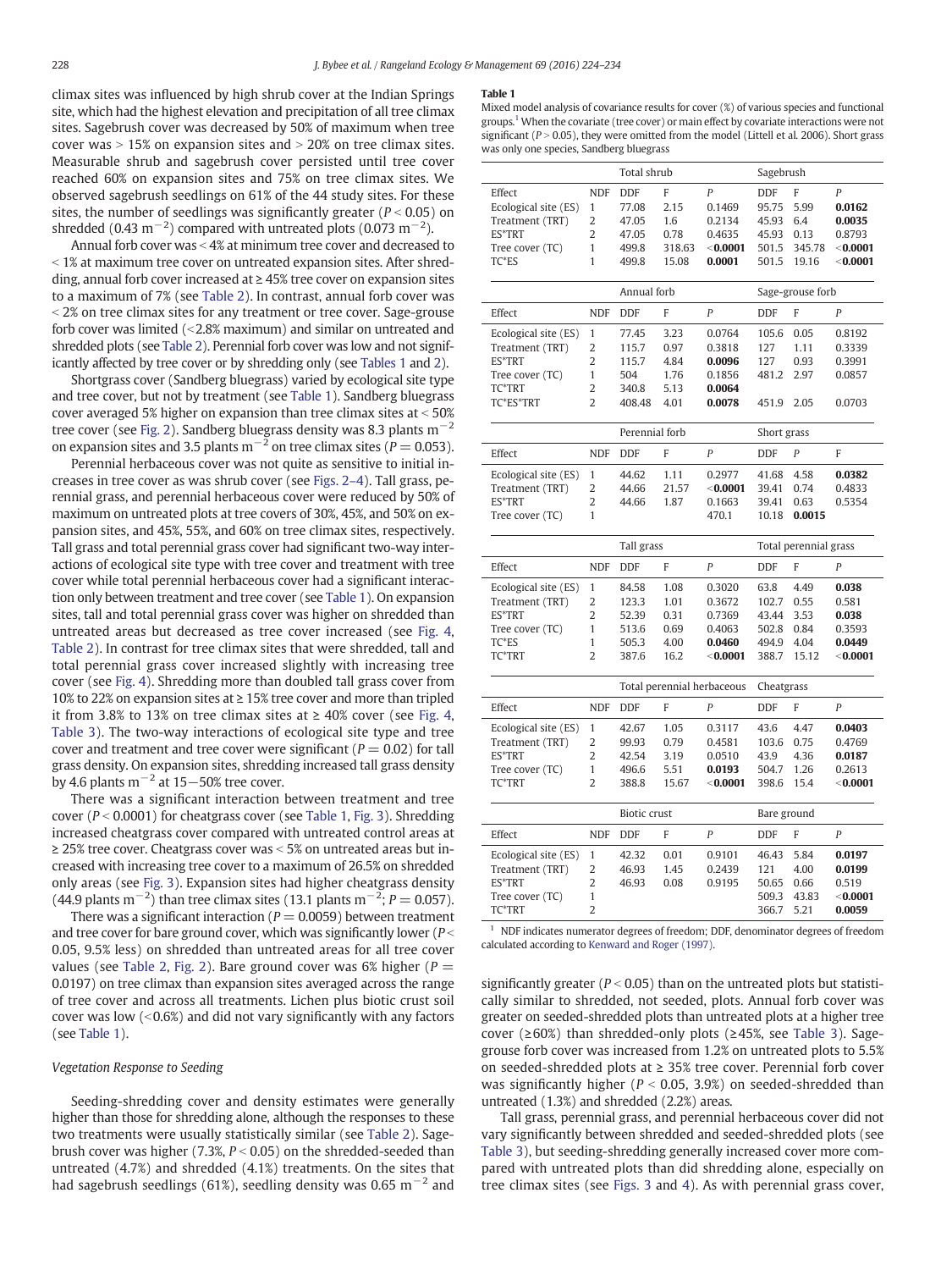#### <span id="page-5-0"></span>Table 2

Pretreatment tree cover ranges over which understory cover responses to treatments were similar (=) or one treatment was greater than another ( $P < 0.05$ ).<sup>1</sup> Numbers in parentheses indicate mean response for the treatments being compared across the listed range of pretreatment tree cover.

|                      | Across ecological sites    |            | By ecological site |           |                                   |                            |  |
|----------------------|----------------------------|------------|--------------------|-----------|-----------------------------------|----------------------------|--|
|                      |                            | Tree cover |                    |           | Tree cover (%) (Response cover %) |                            |  |
|                      | Response (cover %)         | (%)        |                    | Response  | Expansion                         | Tree climax                |  |
| Total shrub          | $T > E$ (1.4 > 0.2%)       | $\geq 60$  | Annual forbs       | S > UT    | $\geq$ 45 (8.5 > 0.9%)            |                            |  |
|                      |                            |            |                    | SS > UT   | $\geq 60$ (5.7 > 0.7%)            |                            |  |
| Sagebrush            | $T > E(0.2 > 0\%)$         | $\geq 60$  |                    | $S = SS$  | $0-90(4.6, 3.4%)$                 | $0-90(1.4, 0.8%)$          |  |
| Perennial herbaceous | $S(20.1\%) > UT(9\%)$      | $\geq$ 15  |                    | $S = UT$  |                                   | $0-90(1.4, 0.2%)$          |  |
|                      | SS (27%) > UT (9%)         | $\geq$ 15  |                    | $SS = UT$ |                                   | $0-90(0.8, 0.2%)$          |  |
|                      | $S(20.7\%) = SS(26.2\%)$   | $0 - 90$   |                    |           |                                   |                            |  |
|                      |                            |            | Sage-grouse forbs  | $S = UT$  | $0-90(2.2, 1.1\%)$                | $0-90(1.5, 1.1\%)$         |  |
| Perennial forb       | $UT(1.3%) = S(2.2%)$       | $0 - 90$   |                    | SS > UT   | $\geq$ 35 (5.5 $>$ 1.2%)          |                            |  |
|                      | SS(3.9) > UT(1.3%)         | $0 - 90$   |                    | $S = SS$  | $0-90(2.3, 4.3%)$                 | $0-90(2.4, 5.5%)$          |  |
|                      | SS(3.9%) > S(2.2%)         | $0 - 90$   |                    | $SS = UT$ |                                   | $0-90(1.7, 1\%)$           |  |
|                      |                            |            | Tall grass         | S > UT    | $\geq$ 15 (9.7 > 2.3%)            | $\geq$ 40 (10.5 > 2%)      |  |
| Cheatgrass           | $S(16\%) > UT(1.1\%)$      | $\geq$ 25  |                    | SS > UT   | $\geq$ 25 (11.6 $>$ 1.8%)         | $\geq$ 20 (15.5 > 2.6%)    |  |
|                      | SS (5.2%) > UT (0.8%)      | $\geq$ 35  |                    | $S = SS$  | $0-90(10, 11.1\%)$                | $0-90(9.7, 14.1\%)$        |  |
|                      | $S(19.7\%) > SS(5.1\%)$    | $\geq 50$  |                    |           |                                   |                            |  |
|                      |                            |            | Perennial grass    | S > UT    | $\geq$ 20 (22 $>$ 9.4%)           | $\geq 65$ (13.6 $> 3\%)$ ) |  |
| Bare ground          | UT $(21.4\%) > S(11.9\%)$  | $0 - 90$   |                    | SS > UT   | $\geq$ 30 (21 > 8.8%)             | $\geq$ 15 (24.5 > 4.7%)    |  |
|                      | UT $(20.8\%) > SS (8.9\%)$ | $\geq 10$  |                    | $S = SS$  | $0-90(23, 20.3%)$                 | $0-90(12.3, 23%)$          |  |
|                      | $S(11.9\%) = SS(10.2\%)$   | $0 - 90$   |                    |           |                                   |                            |  |

 $<sup>1</sup>$  E indicates tree expansion sites; S, trees shredded; SS, seeded and then trees shredded; T, tree climax sites; UT, untreated.</sup>

total perennial herbaceous cover decreased with increasing tree cover on shredded areas but increased with increasing tree cover on seeded-shredded areas (see [Figs. 3 and 4\)](#page-6-0). On expansion sites, shredding increased tall and total perennial grass cover compared with untreated areas at lower tree cover than seeding-shredding, while the reverse occurred on tree climax sites (see [Table 3](#page-7-0)). Compared with untreated plots, seeding-shredding increased tall grass cover by 7.6% at ≥ 25% tree cover on expansion sites and by 13% at ≥ 20% tree cover on tree sites.

Increases in tall grasses after seeding and shredding were also reflected in density data. On expansion sites, shredding increased tall grass density by 4.6 plants  $m^{-2}$  at 15–50% tree cover, while seedingshredding increased tall grass density by 6.1 plants m<sup>-2</sup> at 25–90% tree cover. On tree climax sites tall grass density was not statistically increased by shredding alone, but was increased by seeding and shredding by 8.6 plants m<sup> $-2$ </sup> at 30–90% tree cover.

Cheatgrass cover varied widely across the study sites [\(Fig. 5](#page-8-0)). Fifteen sites had  $> 18\%$  cheatgrass cover (6 of 44 sites for untreated areas; 9 of 44 sites for shredded or shredded-seeded areas). For many sites, and especially untreated plots, cheatgrass cover was low and there was little relationship between it and perennial herbaceous cover (see [Fig. 5](#page-8-0)). Quantile regression analysis indicated a significant negative slope  $(P = 0.0116)$  for the 80th percentile of cheatgrass cover for all untreated and treated plots and perennial herbaceous cover (see [Fig. 5\)](#page-8-0). The quantile regression equation estimated cheatgrass cover to be  $\leq 10\%$ when perennial herbaceous cover exceeded 42%. Nevertheless, there were some plots with both high perennial herbaceous and cheatgrass cover (see [Fig. 5\)](#page-8-0).

Cheatgrass cover was increased compared with untreated areas at ≥ 50% tree cover for seeding and shredding. Cheatgrass cover averaged ≤ 5.5% on seeded-shredded areas, across the range of tree cover compared with 13.8% on shredded only areas (see [Fig. 3](#page-6-0)). The three-way interaction of ecological site type, treatment, and tree cover was significant for cheatgrass density ( $P < 0.02$ ). On expansion sites, seeded-shredded areas had higher cheatgrass density than untreated areas at 20−90% tree cover, while there were no differences in cheatgrass density among treatments on tree climax sites.

On seeded-shredded areas bare ground cover was significantly  $(P < 0.05)$  lower by an average of 11.9% than on untreated areas at 10−90% tree cover (see [Fig. 3](#page-6-0)). Bare ground cover was similar on shredded and seeded-shredded areas throughout the range of tree cover.



Figure 2. Vegetation cover in relation to tree cover for untreated and tree-shredded areas on piñon-juniper expansion and tree climax sites. The short grass was one species, Sandberg bluegrass. See Table 2 for significant differences.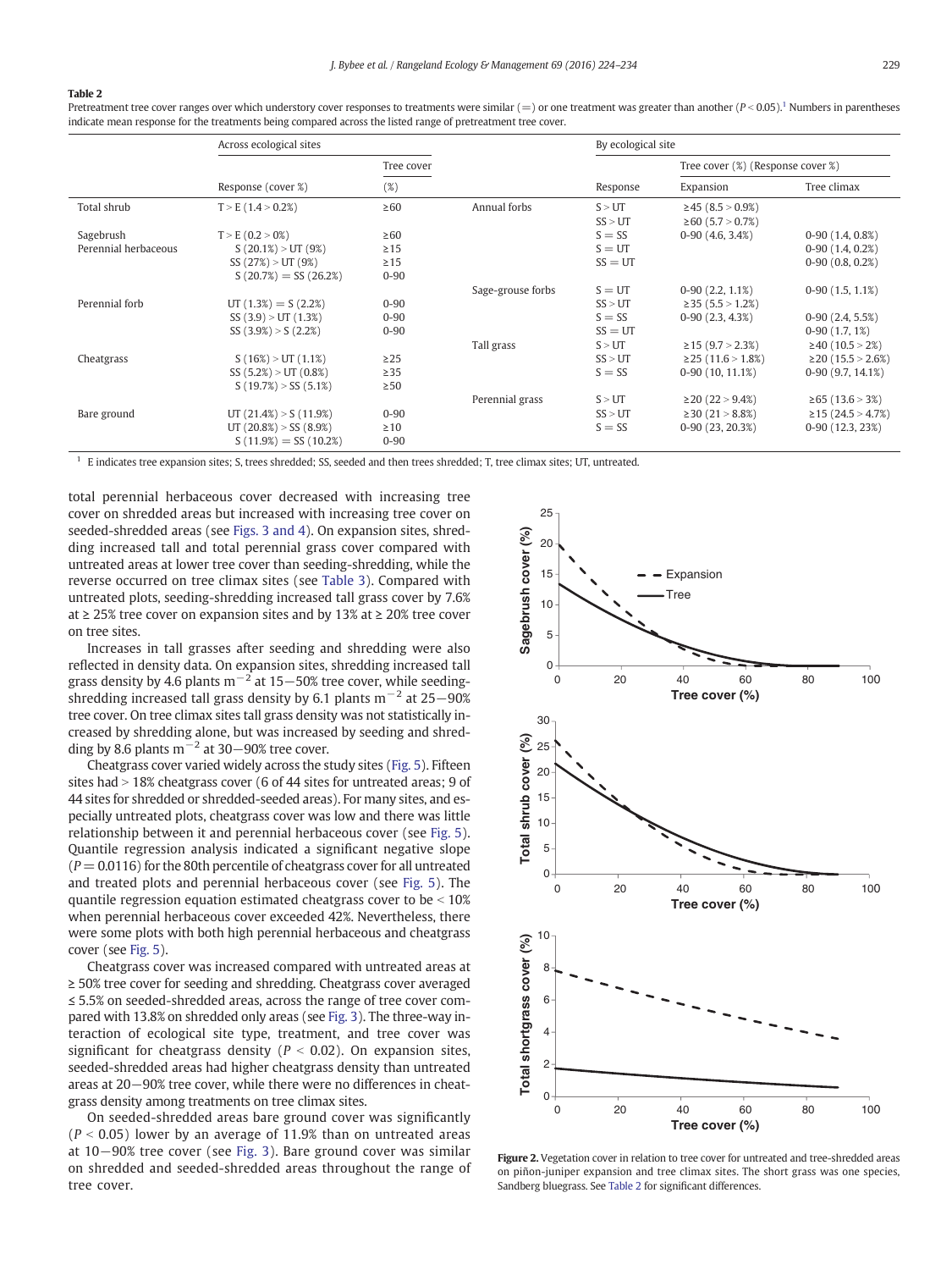<span id="page-6-0"></span>

Figure 3. Total perennial herbaceous, cheatgrass, and bare ground cover for untreated, shredded, and seeded-shredded areas in relation to tree cover. See [Table 2](#page-5-0) for significant differences.

Vegetation Response to Cutting Across the Great Basin Compared with Shredding in Utah

Tree cover before tree reduction treatments for the nine SageSTEP sites across the Great Basin averaged 23.1  $\pm$  0.92% with a maximum cover of 72.2%, while that for the 16 retrospective study Utah expansion sites that were shredded but not seeded averaged  $25.7 \pm 1.2\%$  with a maximum of 90%. Mechanical treatments did not significantly ( $P <$ 0.05) change shrub cover in either study. However, the interaction of study with tree cover was significant ( $P = 0.002$ ) for shrub cover. This was because maximum shrub cover was higher at low tree cover on the Utah shred study expansion sites than the SageSTEP sites (16.2% compared with 22% estimated at 0% tree cover). Shrub cover was decreased to 50% of maximum at tree cover of  $>$  20% for both studies.

For tall grass, total perennial grass, and perennial herbaceous cover, treatment, tree cover, and the interaction of treatment and tree cover were significant ( $P < 0.05$ ), but the effect of study or interactions with study were not. The absence of a significant effect for the study factor indicates a similar response to cutting and shredding. Across both studies, tall grass cover was decreased to 50% of maximum when tree cover exceeded 35% but was significantly ( $P < 0.05$ ) increased by an average of 6.6% after tree cutting or shredding across the range of tree cover. For both studies, total perennial herbaceous cover was decreased to 50% of maximum cover at  $>$  40% tree cover, while mechanical tree reduction increased ( $P < 0.05$ ) cover an average of 10.6% on subplots with 10−70% tree cover. Short grass (Sandberg bluegrass) cover was not increased ( $P \ge 0.05$ ) by tree reduction using either cutting or shredding. Shortgrass cover was an average of 9.4% higher ( $P =$ 0.0376) on Utah expansion than SageSTEP sites, across the range of tree cover. On untreated SageSTEP sites, shortgrass cover decreased to 50% of maximum cover at  $> 45%$  tree cover. On untreated Utah expansion sites, shortgrass cover was still 10.8% or 73% of maximum cover at 70% tree cover.

The three-way interaction of study, treatment, and tree cover was significant for both cheatgrass cover ( $P = 0.0208$ ) and perennial forb  $(P = 0.0232)$  cover. Cheatgrass cover on both studies was low for untreated areas  $( $2.1\%$ ) but increased with mechanical treatment. Chaat$ grass cover was significantly ( $P < 0.05$ ) increased by tree cutting on the SageSTEP study at tree cover  $\ge 25\%$ , while shredding increased ( $P < 0.05$ ) cheatgrass cover on the Utah shred study at  $\geq 20\%$  tree cover. The increase was much greater on Utah shred study expansion (average cheatgrass cover  $= 11\%$ , maximum  $= 18\%$ ) than SageSTEP sites (aver $age = 4.2%$ , maximum = 6.3%). Perennial forb cover was limited for both studies but higher ( $P = 0.0651$ , 5.3% maximum) for the SageSTEP than Utah expansion sites (3% maximum). Mechanical tree reduction significantly ( $P < 0.05$ ) increased perennial forb cover a small amount (3%) for the SageSTEP sites at 30−70% tree cover but had no significant  $(P \ge 0.05)$  effect in the Utah expansion sites.

Warmer soil temperature regimes are generally associated with greater cheatgrass adaptation, while greater tall grass cover decreases cheatgrass cover [\(Chambers et al., 2014](#page-9-0)). Soil temperature regimes were predominately mesic for the Utah shred study (32 mesic, nine frigid, three unknown), while five of the SageSTEP sites were mesic and four were frigid (see [Table 3\)](#page-7-0). Sites with  $> 14\%$  tall grass cover after treatment generally had < 10% cheatgrass cover (see [Table 3](#page-7-0)). An exception was the Augusi Utah shred study site, which had exceptionally high cheatgrass cover post treatment, even with high tall grass cover.

# **Discussion**

Because managers apply treatments across a wide variety of sites, they are interested in knowing robust patterns of response, as well as which kinds of sites are most likely to respond negatively. For regional studies across numerous sites, generalized responses as reported in this Utah shred study and the SageSTEP study will be a function of site environmental conditions, pretreatment tree and other vegetation cover ranges, and time since treatment.

# Shrub Response

As shrub cover decreases with increasing tree cover, biodiversity and quality of wildlife habitat are compromised ([Huber et al., 1999; Miller](#page-9-0) [et al., 2005\)](#page-9-0). With lack of fire, trees have been expanding and infilling for more than 150 years, resulting in substantial areas with mid to high tree cover ([Miller et al., 2005\)](#page-10-0). These lands have already lost much of the shrub component, which may be slow to recover after treatment or wildfire, due to lack of proximity of native seed sources or difficulty in consistently establishing sagebrush in range seeding ([Ziegenhagen, 2004; Bates et al., 2007\)](#page-10-0). The relative decrease in shrub cover with increasing tree cover was similar for both the SageSTEP and Utah shred study expansion sites; even though shrub cover was lower for the SageSTEP than Utah sites. Previous studies reported by [Miller et al. \(2005\)](#page-10-0) indicate that sagebrush or total shrub cover is generally decreased to 25% of maximum when tree cover reaches 50% of maximum potential. These estimates are generally consistent with those for total shrub cover for the SageSTEP and Utah expansion sites where shrub cover was reduced to 25% of maximum shrub cover when tree cover exceeded 35%. For tree climax sites, which had lower maximum shrub cover than the expansion sites, shrub cover was reduced to 25%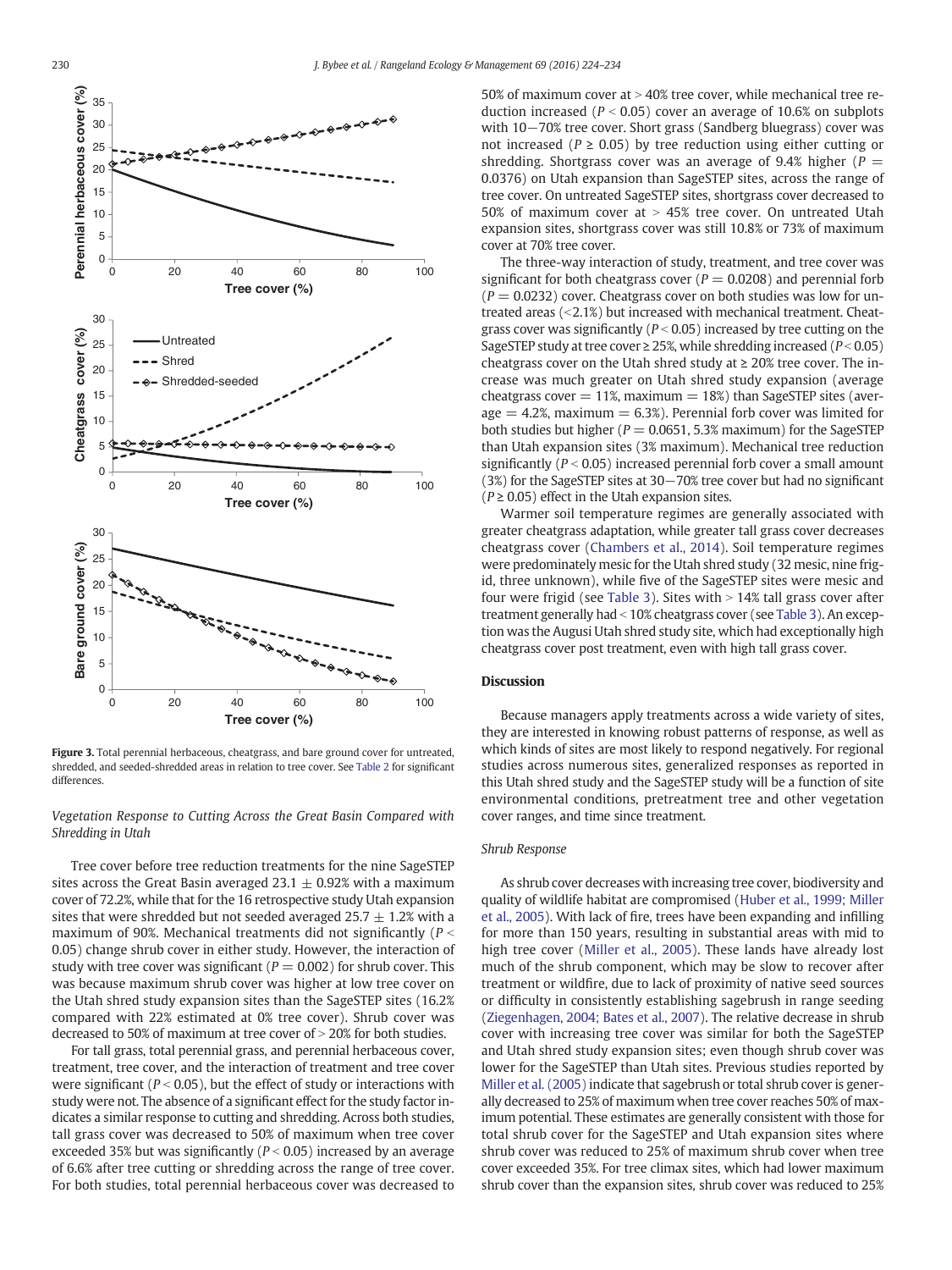<span id="page-7-0"></span>

Figure 4. Tall and total perennial grass cover on untreated, shredded, and seeded-shredded areas on piñon and juniper expansion and tree climax sites in relation to tree cover. See [Table 2](#page-5-0) for significant differences.

of maximum when tree cover exceeded 50%. [Chambers et al. \(2014\)](#page-9-0) noted an increase of  $< 5\%$  in shrub cover 4 years after mechanical tree reduction on the SageSTEP expansion sites. In our retrospective Utah shred study, we did not detect an increase in shrub cover when expansion or tree climax sites were measured an average of 4 years after shredding. Shrub response to fire and mechanical fuel reduction treatments is associated with seed dispersal, as well as resprouting and seedbank responses ([Potts et al., 2010](#page-10-0)). Sagebrush seedlings were observed on mechanically treated plots in both the SageSTEP study [\(Miller et al., 2014](#page-10-0)) and our Utah shred study, indicating potential for sagebrush recovery. However, for best maintenance of shrubs on most sites, we recommend implementation of mechanical tree reduction before tree cover exceeds 20%. We have consistently found that shrub cover decreases by 50% when tree cover exceeds 20%, and shrub cover increases after mechanical tree reduction can be slow.

#### Perennial and Annual Herbaceous Response

Table 3

Cover of perennial tall grasses, especially, and perennial herbaceous plants, generally, is important for resisting cheatgrass dominance and interspace erosion [\(Pierson et al., 2010, 2013; Williams et al., 2013;](#page-10-0) [Chambers et al., 2014\)](#page-10-0). Perennial herbaceous cover decreased by 50% at higher tree cover on SageSTEP and Utah shred study expansion

Characteristics of sites receiving mechanical tree reduction treatments.

and 50%). These numbers indicate that perennial herbaceous cover generally appears to be less sensitive than shrub cover to increasing tree cover. Therefore, support of a more resilient (similar to pre-tree expansion), mixed shrub-perennial herbaceous community requires reducing trees at early phases of expansion to maintain shrubs in the community, while treatment at higher tree cover will favor a herbaceous-dominated community.

sites ( $>40\%$ ) and tree climax sites ( $>55\%$ ) than did shrub cover ( $>20\%$ 

Perennial herbaceous cover increased similarly with cut-and-drop treatments in the SageSTEP study ([Miller et al., 2014; Roundy et al.,](#page-10-0) [2014a](#page-10-0)) and with tree shredding treatments in the Utah shred study. Perennial herbaceous cover after mechanical tree reduction is associated with increased time of available water [\(Roundy et al., 2014b\)](#page-10-0) and accelerated growth of residual species [\(Tausch and Tueller, 1977\)](#page-10-0). Increases in soil water and nitrogen have been found after tree cutting ([Bates](#page-9-0) [et al., 2000, 2002\)](#page-9-0). In consequence, cutting or shredding trees at mid to upper tree cover ranges generally resulted in a perennial herbaceous-dominated community for the SageSTEP and Utah expansion sites. Shredding trees at upper tree cover ranges also generally resulted in a perennial herbaceous-dominated community on Utah tree climax sites. One reason for this perennial herbaceous dominance may be that when trees are removed at higher tree cover, fewer shrubs are left to use resources once used by trees, which then become available for increased growth of herbaceous plants ([Roundy et al., 2014b\)](#page-10-0). [Miller](#page-10-0)

| Study population | Treatment and<br>(years since treated) | Cheatgrass<br>cover (%) | Soil temperature<br>Mesic/frigid sites | Tall grass cover (%) |                | Cheatgrass/tall grass cover |                |
|------------------|----------------------------------------|-------------------------|----------------------------------------|----------------------|----------------|-----------------------------|----------------|
|                  |                                        |                         |                                        | Untreated            | Treated        | Untreated                   | Treated        |
| SageSTEP         | Cut and drop $(3)$                     | < 10                    | 4/4                                    | $11.8 + 2.82$        | $19.2 + 3.7$   | $0.1 + 0.06$                | $0.1 + 0.03$   |
|                  |                                        | >10                     | 1/0                                    | 7.9                  | 12.6           | 0.3                         | 2.1            |
| Utah expansion   | Shredded (2.9)                         | < 10                    | 10/1                                   | $7.6 + 2.25$         | $14.3 + 3.28$  | $0.2 \pm 0.07$              | $0.7 \pm 0.25$ |
|                  |                                        | >10                     | 3/1                                    | $6.5 + 2.77$         | $12.1 + 4.33$  | $5.2 + 4.11$                | $5 + 2.86$     |
|                  | Seeded-shredded (4.3)                  | < 10                    | 3/0                                    | $4.8 + 2.39$         | $14.1 + 3.16$  | $1.3 + 0.94$                | $0.3 \pm 0.17$ |
|                  |                                        | >10                     | 7/1                                    | $5.2 + 1.86$         | $8.6 + 1.65$   | $10 + 4.02$                 | $6.4 \pm 2.41$ |
| Utah tree climax | Shredded (4.5)                         | < 10                    | 2/2                                    | $5.2 + 4.54$         | $9.9 + 4.55$   | $0 + 0.02$                  | $0.2 + 0.14$   |
|                  |                                        | >10                     | 2/0                                    | $6.3 + 0.15$         | $15.3 + 3.64$  | $3 + 1.52$                  | $32.4 + 15.97$ |
|                  | Seeded-shredded (4.8)                  | < 10                    | 4/4                                    | $5.3 \pm 2.58$       | $16.8 \pm 4.3$ | $0.6 \pm 0.54$              | $0.1 \pm 0.02$ |
|                  |                                        | >10                     | 1/0                                    | 3.4                  | 10.7           | 5.3                         | 0.5            |
| Total            |                                        | < 10                    | 23/11                                  | $7.4 + 1.25$         | $15.4 + 1.71$  | $0.4 + 0.18$                | $0.3 \pm 0.09$ |
|                  |                                        | >10                     | 14/2                                   | $5.7 + 1.16$         | $10.8 + 1.63$  | $6.9 + 2.29$                | $5.1 \pm 1.44$ |
|                  |                                        |                         |                                        |                      |                |                             |                |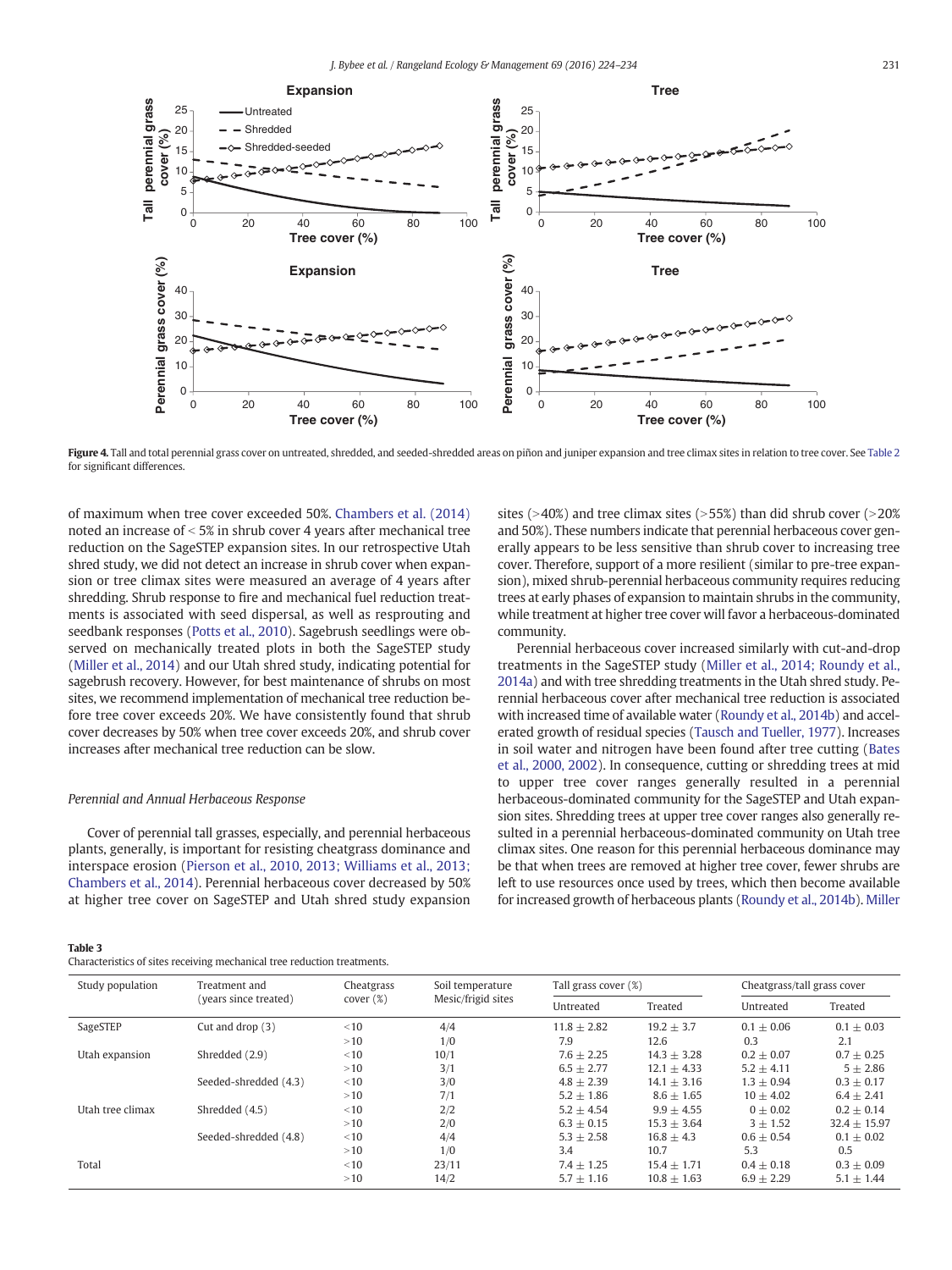<span id="page-8-0"></span>

Figure 5. Mean cheatgrass cover in relation to total perennial herbaceous cover by site on untreated, shredded, and seeded-shredded treatments in Utah. Quantile regression line for the 80th percentile was significant at  $P = 0.0012$  (intercept) and  $P = 0.0134$  (slope).

[et al. \(2014\)](#page-10-0) considered that increased tall perennial grass cover after tree reduction in the SageSTEP study was associated with increased growth of established plants because density had not increased. In contrast, on Utah shred study expansion sites, tall grass density increased on shredded compared with untreated plots.

Herbaceous vegetation response to shredding in our study was generally similar to that reported for cutting, chaining, and prescribed fire by 3 years after treatment as reported in other studies ([Tausch and](#page-10-0) [Tueller, 1977; Bates et al., 2000](#page-10-0)). In the SageSTEP study, perennial herbaceous cover initially decreased after prescribed fire, then increased to exceed that of untreated plots after 3 years ([Miller et al., 2014](#page-10-0)). Prescribed fire also increased cheatgrass cover but to a greater magnitude than that of the mechanical treatments ([Miller et al., 2014\)](#page-10-0). In contrast, mastication in California chaparral increased non-native grass abundance much more than prescribed fire [\(Potts and Stephens, 2009](#page-10-0)). Longer-term response (13 years after treatment) to cutting of western juniper was dominated by perennial grasses in interspaces and, eventually, perennial grass replacement of annual grass dominance on former tree mounds [\(Bates et al., 2007\)](#page-9-0).

Cheatgrass is most likely to dominate where soil temperatures support its growth and perennial bunchgrasses are limited [\(Chambers et al.,](#page-9-0) [2014; Roundy et al., 2014a\)](#page-9-0). Increasing perennial herbaceous understory growth and cover should help prevent dominance of cheatgrass by increasing resistance [\(Roundy et al., 2014a](#page-10-0)) through increased compet-itive advantage ([Chambers et al., 2007](#page-9-0)). For our study, > 42% cover of perennial grasses and forbs limited cheatgrass cover to  $<$  10% (see Fig. 5). Perennial grasses draw soil water and nitrogen from the same soil depth or resource growth pool as cheatgrass [\(Ryel et al., 2010; Lef](#page-10-0)fler and Ryel, [2012\)](#page-10-0). Therefore, perennial grasses may limit establishment, growth, and seed production of cheatgrass [\(Chambers et al., 2007\)](#page-9-0). When managers note an absence of bunchgrass and presence or dominance of cheatgrass on sites being considered for tree reduction, they generally seed perennial species in conjunction with tree control. Our results that show decreased cheatgrass cover after seeding and shredding support this approach.

In the Utah shred study, seeding before tree shredding increased perennial herbaceous cover and decreased cheatgrass cover, especially when sites with higher tree cover were treated (see [Figs. 3 and 4](#page-6-0)). Although seeding and shredding did not significantly ( $P < 0.05$ ) increase perennial herbaceous cover more than shredding alone, it did decrease cheatgrass cover more than shredding alone at tree cover ≥ 55% (see [Fig. 3](#page-6-0)). On tree climax sites, seeding and shredding were especially effective at increasing perennial grass cover compared with untreated areas (see [Table 3,](#page-7-0) [Fig. 4\)](#page-7-0). Even though Utah expansion sites had higher maximum cheatgrass cover than tree climax sites on both untreated and seeded-shredded plots, the pattern of depressed cheatgrass cover from seeding was similar for both expansion and tree climax sites (see [Fig. 3\)](#page-6-0). Thick debris from mastication can suppress plant establishment ([Kane et al., 2010; Young et al., 2013a\)](#page-9-0). However, the masticated debris in piñon and juniper stands is often concentrated on tree litter mounds where juniper litter may limit seed-soil contact or seedling access to light even without masticated debris ([Young et al., 2013a, b](#page-10-0)). Masticated debris from juniper shredding may also inhibit seedling emergence in interspaces where juniper litter is absent, but because it lengthens the time of soil water availability, it increases growth and biomass of emergent seedlings [\(Young et al., 2013a, b\)](#page-10-0).

One of the main questions posed by managers is which kinds of sites are most likely to result in cheatgrass dominance after fuel treatments. In both the SageSTEP and Utah shred studies, a few sites had much more pretreatment and post-treatment cheatgrass cover than most of the other sites [\(Roundy et al., 2014a\)](#page-10-0). In the SageSTEP study, [Chambers](#page-9-0) [et al. \(2014\)](#page-9-0) found that mountain big sagebrush (Artemisia tridentata Nutt. ssp. vaseyana [Rydb.] Beetle) sites encroached by piñon-juniper with frigid to cool-frigid soil temperature regimes had greater resistance to cheatgrass than warmer and drier Wyoming big sagebrush (Artemisia tridentata Nutt. ssp. wyomingensis Beetle and Young) sites that were not tree-encroached. Cheatgrass was present in 9 of 11 mountain big sagebrush communities in the Utah shred study, but cover was limited. Five of the nine sites in the Utah shred study with minimal cheatgrass on untreated areas occurred at elevations above 2000 m. Greater growth of perennial competitors, as well as less adaptation of cheatgrass to cool temperatures, make higher-elevation sites more resistant to cheatgrass invasion and dominance [\(Chambers et al., 2014](#page-9-0)). Shredding trees may increase soil degree days in late spring by removing live tree shade [\(Young et al., 2013a\)](#page-10-0). Therefore, shredding could potentially encourage cheatgrass establishment on some cooler, higher-elevation sites.

If cheatgrass cover is high before treatment, it will usually be high after treatment, unless perennial herbaceous cover is increased enough to depress it. In general, sites with a mesic soil temperature regime are considered more susceptible to cheatgrass than those with a frigid soil temperature regime ([Chambers et al., 2014\)](#page-9-0). Most of our sites in the Utah shred study were classified as having a mesic soil temperature regime, but many of those mesic sites were not dominated by cheatgrass before or after treatment (see [Table 3\)](#page-7-0). A general pattern of association that emerged from grouping study sites and treatments is that even sites with a mesic soil temperature regime had  $<$  10% cheatgrass cover when tall grass cover was  $> 14\%$  (see [Table 3\)](#page-7-0). Similarly, sites and treatments generally had < 10% cheatgrass cover when perennial herbaceous cover exceeded 42% (see Fig. 5). For the Utah shred study, untreated areas on only nine sites and treated areas on only four sites did not have cheatgrass present to some degree. This underscores the rapid spread of this non-native grass through human disturbances and other abiotic and biotic factors ([Wisdom and Chambers, 2009](#page-10-0)). The presence of cheatgrass negatively impacts resilience, complicates restoration, alters fire return intervals, and ultimately creates biotic threshold conditions that are often irreversible without intensive management actions ([Bagchi et al., 2013](#page-9-0)). Additional analyses are needed to better relate cheatgrass and perennial herbaceous cover to climatic and soil conditions on both the SageSTEP and Utah shred study sites.

Specific annual and perennial forbs are considered important for sage-grouse, and these preferred forbs were increased by prescribed fire and mechanical tree reduction in the SageSTEP study [\(Miller et al.,](#page-10-0) [2014](#page-10-0)). Annual and perennial forbs were a limited component of the understory on Utah shred sites, although seeding did increase their cover by 2.4% when estimated across both ecological site types and tree cover ranges. Across all sites, sage-grouse forb cover ranged from 0% to 8% on the untreated, 0% to 13% on shredded, and 0% to 27% on the shredded and seeded areas with an average of 1.8%, 2.9%, and 4.2%, respectively. Due to the relatively low cover that occurred on most sites, we are unable to make strong inferences, although there are indications that seeding and shredding could increase sage-grouse forb cover on some sites.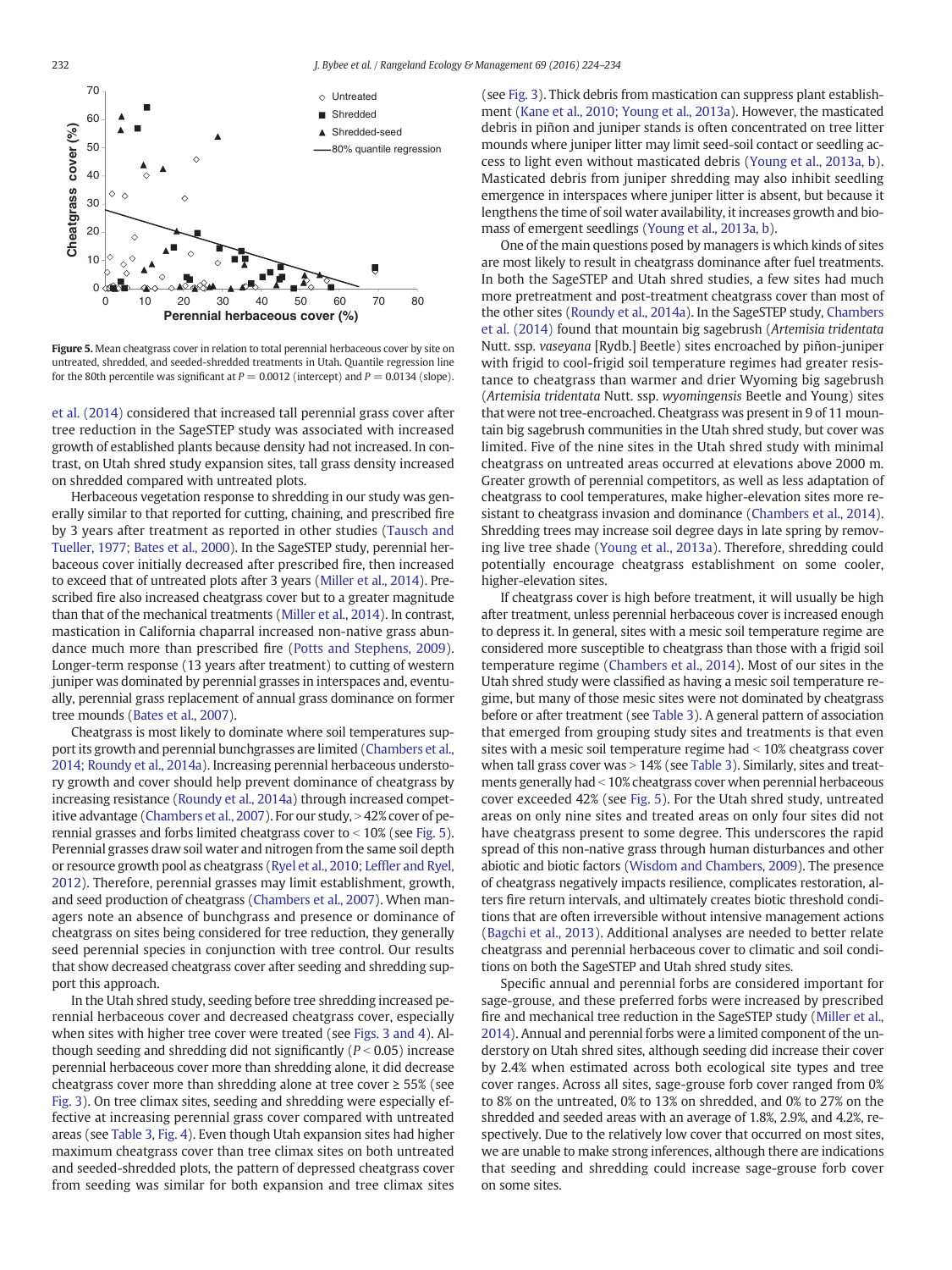<span id="page-9-0"></span>Bare ground cover decreased in both shredded and seeded-shredded treatments. This decline can be attributed to an increase in plant cover (15−30% more than untreated) and the addition of shredded debris. As tree cover increased, there was a corresponding increase in shredded material after treatment. This debris may be especially important in reducing erosion at mid to high tree cover while understory cover reestablishes (Cline et al., 2010), thereby preventing the crossing of an abiotic threshold on highly erodible sites ([Pierson et al., 2010, 2013;](#page-10-0) [Williams et al., 2013\)](#page-10-0). [Miller et al. \(2014\)](#page-10-0) reported for the SageSTEP study that prescribed fire increased bare ground until the third year after treatment while mechanical (cutting) tree reduction decreased bare ground the second year after treatment. By the third year after treatment, there was no difference in bare ground among untreated, fire, and cut treatments.

## Management Implications

We found that the best management to maintain both shrub and perennial herbaceous cover is to reduce trees at lower tree cover  $($  < 20%). Based on the current study and previous studies, which compared responses to prescribed fire and mechanical tree reduction (Chambers et al., 2014; Miller et al., 2014; Roundy et al., 2014a), we suggest that mechanical tree shredding may support resilience better than prescribed fire. When implemented before shrub cover is lost, it results in shrub and perennial herbaceous cover that is similar to communities before or at early phases of tree expansion. Maintaining shrub cover while increasing perennial herbaceous cover provides an array of ecological services but should also result in a trajectory toward at least as high resilience as the pre-encroached plant community. Shredding trees at higher tree cover  $(>40%)$  when shrub cover has decreased to 25% of maximum tends to promote a perennial herbaceousdominated plant community or one dominated by cheatgrass on some sites. We found consistent tall grass and perennial herbaceous cover increases associated with cutting trees in the region-wide SageSTEP study and shredding trees in Utah on expansion or tree climax sites. This robust result suggests that managers can generally expect increased perennial herbaceous cover after mechanical tree reduction on a wide range of sites. However, on warmer sites that lack tall grass cover and are at risk for cheatgrass dominance, seeding before shredding, especially at high tree cover, may help restrict cheatgrass and reestablish perennial herbaceous cover. Although higher elevation and cooler sites tend to be most resistant to cheatgrass dominance, additional analysis may help determine other site-related factors that affect resistance. Shredding of trees is not generally recommended on old-growth tree climax sites, but shredding could be used on some of these sites to enhance resource values where infilling has resulted in loss of ecological function. Because tree shredding places canopy fuels on the ground, it does not prevent subsequent fire but allows easier containment [\(Young et al., 2015\)](#page-10-0). One risk of tree shredding is that subsequent wildfire may burn hot and longer near the surface fuel bed and damage growing points of both woody and perennial herbaceous plants [\(Roundy et al., 2014a\)](#page-10-0). Cool-season prescribed fire to target shred mounds but avoid shrubs and perennial herb patches is a potential solution (Bates and Svejcar, 2009; O'Connor et al., 2013). Mechanical tree reduction may require follow-up treatments to reduce trees that were not originally treated, sprouted after treatment, or established from seeds [\(Roundy et al., 2014a; Bristow et al., 2014\)](#page-10-0).

Supplementary data to this article can be found online at [http://dx.](http://dx.doi.org/10.1016/j.rama.2016.01.007) [doi.org/10.1016/j.rama.2016.01.007.](http://dx.doi.org/10.1016/j.rama.2016.01.007)

### Acknowledgements

We thank the USDI Bureau of Land Management, USDA Forest Service, and Division of Wildlife Resources in Utah for implementation of treatments and allowing this research on public and state lands. We

thank the many Brigham Young University students who collected field data.

#### References

- Archer, S.R., Davies, K.W., Fulbright, T.E., McDaniel, K.C., Wilcox, B.P., Predick, K.I., 2011. [Brush management as a rangeland conservation strategy: A critical evaluation. In:](http://refhub.elsevier.com/S1550-7424(16)00009-9/rf0005) Briske, D.D. (Ed.), Conservation benefi[ts of rangeland practices. US Department of](http://refhub.elsevier.com/S1550-7424(16)00009-9/rf0005) [Agriculture Natural Resources Conservation Service, Washington, DC, pp. 105](http://refhub.elsevier.com/S1550-7424(16)00009-9/rf0005)–170.
- Archer, S.R., Predick, K.I., 2014. [An ecosystem services perspective on brush management:](http://refhub.elsevier.com/S1550-7424(16)00009-9/rf0010) [research priorities for competing land use objectives. J. Ecol. 102, 1394](http://refhub.elsevier.com/S1550-7424(16)00009-9/rf0010)–1407.
- Bagchi, S., Briske, D.D., Bestelmeyer, B.T., Wu, B., 2013. [Assessing resilience and state](http://refhub.elsevier.com/S1550-7424(16)00009-9/rf0015)[transition models with historical records of cheatgrass](http://refhub.elsevier.com/S1550-7424(16)00009-9/rf0015) Bromus tectorum invasion in [North American sagebrush-steppe. J. Appl. Ecol. 50, 1131](http://refhub.elsevier.com/S1550-7424(16)00009-9/rf0015)–1141.
- Balch, J.K., Bradley, B.A., D'Antonio, C.M., Gómez-Dans, J., 2013. [Introduced annual grass](http://refhub.elsevier.com/S1550-7424(16)00009-9/rf0020) increases regional fi[re activity across the arid western USA \(1980](http://refhub.elsevier.com/S1550-7424(16)00009-9/rf0020)–2009). Glob. [Chang. Biol. 19, 173](http://refhub.elsevier.com/S1550-7424(16)00009-9/rf0020)–183.
- Bates, J.D., Svejcar, T.J., 2009. [Herbaceous succession after burning of cut western juniper](http://refhub.elsevier.com/S1550-7424(16)00009-9/rf0030) [trees. West North Am Nat 69, 9](http://refhub.elsevier.com/S1550-7424(16)00009-9/rf0030)–25.
- Bates, J.D., Miller, R.F., Svejcar, T.J., 2000. [Understory dynamics in cut and uncut western](http://refhub.elsevier.com/S1550-7424(16)00009-9/rf0025) [juniper woodlands. J. Range Manage. 53, 119](http://refhub.elsevier.com/S1550-7424(16)00009-9/rf0025)–126.
- Bates, J.D., Svejcar, T.J., Miller, R.F., 2002. [Effects of juniper cutting on nitrogen mineraliza](http://refhub.elsevier.com/S1550-7424(16)00009-9/rf1080)[tion. J. Arid Environ. 51, 221](http://refhub.elsevier.com/S1550-7424(16)00009-9/rf1080)–234.
- Bates, J.D., Miller, R.F., Svejcar, T.J., 2007. [Long-term vegetation dynamics in a cut western](http://refhub.elsevier.com/S1550-7424(16)00009-9/rf0035) [juniper woodland. West North Am Nat 67, 549](http://refhub.elsevier.com/S1550-7424(16)00009-9/rf0035)–561.
- Bestelmeyer, B.T., Briske, D.D., 2012. [Grand challenges for resilience-based management](http://refhub.elsevier.com/S1550-7424(16)00009-9/rf0040) [of rangelands. Rangel. Ecol. Manage. 65, 654](http://refhub.elsevier.com/S1550-7424(16)00009-9/rf0040)–663.
- Bristow, N.A., Weisberg, P.J., Tausch, R.J., 2014. [A 40-year record of tree establishment fol](http://refhub.elsevier.com/S1550-7424(16)00009-9/rf0045)lowing chaining and prescribed fi[re treatments in singleleaf pinyon](http://refhub.elsevier.com/S1550-7424(16)00009-9/rf0045) (Pinus monophylla) and Utah juniper (Juniperus osteosperma) [woodlands. Rangel. Ecol. Man](http://refhub.elsevier.com/S1550-7424(16)00009-9/rf0045)[age. 67, 389](http://refhub.elsevier.com/S1550-7424(16)00009-9/rf0045)–396.
- Cade, B.S., Noon, B.R., 2003. [A gentle introduction to quantile regression for ecologists.](http://refhub.elsevier.com/S1550-7424(16)00009-9/rf0050) [Front. Ecol. Environ. 1, 412](http://refhub.elsevier.com/S1550-7424(16)00009-9/rf0050)–420.
- Chambers, J.C., Roundy, B.A., Blank, R.R., Meyer, S.E., Whittaker, A., 2007. [What makes](http://refhub.elsevier.com/S1550-7424(16)00009-9/rf0055) [Great Basin sagebrush systems invasible by](http://refhub.elsevier.com/S1550-7424(16)00009-9/rf0055) Bromus tectorum? Ecol Monogr 77, [117](http://refhub.elsevier.com/S1550-7424(16)00009-9/rf0055)–145.
- Chambers, J.C., Bradley, B.B., D'Antonio, C., Germino, M.J., Grace, J.B., Hardegree, S.P., Miller, R.F., Pyke, D.A., 2013. [Resilience to disturbance and resistance to alien grass in](http://refhub.elsevier.com/S1550-7424(16)00009-9/rf0060)[vasions in the cold desert of Western North America. Ecosystems 17, 360](http://refhub.elsevier.com/S1550-7424(16)00009-9/rf0060)–375.
- Chambers, J.C., Miller, R.F., Board, D.I., Pyke, D.A., Roundy, B.A., Grace, J.B., Schupp, E.W., Tausch, R.J., 2014. [Resilience and resistance of sagebrush ecosystems: implications](http://refhub.elsevier.com/S1550-7424(16)00009-9/rf0065) [for state and transition models and management treatments. Rangel. Ecol. Manage.](http://refhub.elsevier.com/S1550-7424(16)00009-9/rf0065) [67, 440](http://refhub.elsevier.com/S1550-7424(16)00009-9/rf0065)–454.
- Cline, N., Roundy, B.A., Pierson, F.B., Kormos, P., Williams, C.J., 2010. [Hydrologic response](http://refhub.elsevier.com/S1550-7424(16)00009-9/rf0070) [to mechanical shredding in a juniper woodland. Rangel. Ecol. Manage. 63, 467](http://refhub.elsevier.com/S1550-7424(16)00009-9/rf0070)–477.
- Connelly, J.W., Knick, S.T., Schroeder, M.A., Stiver, S.J., 2004. [Conservation assessment of](http://refhub.elsevier.com/S1550-7424(16)00009-9/rf0075) [greater sage-grouse and sagebrush habitats. Western Association of Fish and Wildlife](http://refhub.elsevier.com/S1550-7424(16)00009-9/rf0075) [Agencies, Cheyenne, WY \(Unpublished Report\).](http://refhub.elsevier.com/S1550-7424(16)00009-9/rf0075)
- D'Antonio, C.M., Vitousek, P.M., 1992. [Biological invasions by exotic grasses, the grass/](http://refhub.elsevier.com/S1550-7424(16)00009-9/rf0080)fire [cycle, and global change. Annu Rev Ecol Syst 23, 63](http://refhub.elsevier.com/S1550-7424(16)00009-9/rf0080)–87.
- Gruell, G.E., 1999. Historical and modern roles of fi[re in pinyon-juniper. In: Monsen, Steve](http://refhub.elsevier.com/S1550-7424(16)00009-9/rf0090) [B., Stevens, Richard \(Eds.\), Proceedings: ecology and management of pinyon-juniper](http://refhub.elsevier.com/S1550-7424(16)00009-9/rf0090) [communities within the Interior West; 15](http://refhub.elsevier.com/S1550-7424(16)00009-9/rf0090)–18 September 1997; Brigham Young Uni[versity, Provo, Utah, USA. US Department of Agriculture, Forest Service, Rocky Moun](http://refhub.elsevier.com/S1550-7424(16)00009-9/rf0090)[tain Research Station, RMRS-P-9, Ogden, UT, USA, pp. 24](http://refhub.elsevier.com/S1550-7424(16)00009-9/rf0090)–28.
- Huber, A., Goodrich, S., Anderson, K., 1999. [Diversity with successional status in the](http://refhub.elsevier.com/S1550-7424(16)00009-9/rf0095) [pinyon-juniper/mountain mahogany/bluebunch wheatgrass community type near](http://refhub.elsevier.com/S1550-7424(16)00009-9/rf0095) [Dutch John, Utah. In: Monsen, S.B., Stevens, R. \(Eds.\), Proceedings: ecology and man](http://refhub.elsevier.com/S1550-7424(16)00009-9/rf0095)[agement of pinyon-juniper communities within the interior west; 15](http://refhub.elsevier.com/S1550-7424(16)00009-9/rf0095)–18 September [1997; Brigham Young University, Provo, Utah, USA. US Department of Agriculture,](http://refhub.elsevier.com/S1550-7424(16)00009-9/rf0095) [Forest Service, Rocky Mountain Research Station, RMRS-P-9, Ogden, UT, USA,](http://refhub.elsevier.com/S1550-7424(16)00009-9/rf0095) [pp. 114](http://refhub.elsevier.com/S1550-7424(16)00009-9/rf0095)–117.
- Hulet, A., Roundy, B.A., Petersen, S.L., Bunting, S.C., Jensen, R.R., Roundy, D.B., 2014. [Utiliz](http://refhub.elsevier.com/S1550-7424(16)00009-9/rf0100)[ing NAIP imagery to estimate tree cover and biomass of pinyon and juniper wood](http://refhub.elsevier.com/S1550-7424(16)00009-9/rf0100)[lands. Rangel. Ecol. Manage. 67, 563](http://refhub.elsevier.com/S1550-7424(16)00009-9/rf0100)–572.
- Kane, J.M., Varner, J.M., Knapp, E.E., Powers, R.F., 2010. [Understory vegetation response to](http://refhub.elsevier.com/S1550-7424(16)00009-9/rf0110) [mechanical mastication and other fuel treatments in ponderosa pine forest. Appl](http://refhub.elsevier.com/S1550-7424(16)00009-9/rf0110) [Vegetation Sci 13, 207](http://refhub.elsevier.com/S1550-7424(16)00009-9/rf0110)–220.
- Kenward, M.G., Roger, J.H., 1997. [Small sample inference for](http://refhub.elsevier.com/S1550-7424(16)00009-9/rf0115) fixed effects from restricted [maximum likelihood. Biometrics 53, 983](http://refhub.elsevier.com/S1550-7424(16)00009-9/rf0115)–997.
- Krimer, S., Miller, P.M., Eddleman, L.E., 1996. [Root system morphology and development](http://refhub.elsevier.com/S1550-7424(16)00009-9/rf0120) of seedling and juvenile Juniperus occidentalis[. For. Ecol. Manage. 86, 229](http://refhub.elsevier.com/S1550-7424(16)00009-9/rf0120)–240.
- Leffler, A.J., Ryel, R.J., 2012. [Resource pool dynamics: conditions that regulate species in](http://refhub.elsevier.com/S1550-7424(16)00009-9/rf0125)[teractions and dominance. In: Monaco, T.A., Sheley, R.L. \(Eds.\), Invasive plant ecology](http://refhub.elsevier.com/S1550-7424(16)00009-9/rf0125) [and management: linking processes to practice. CAB International, Oxfordshire, UK,](http://refhub.elsevier.com/S1550-7424(16)00009-9/rf0125) [pp. 57](http://refhub.elsevier.com/S1550-7424(16)00009-9/rf0125)–78.
- Littell, R.C., Milliken, G.A., Stroup, W.W., Wolfinger, R.D., Schabenberger, O., 2006. [SAS for](http://refhub.elsevier.com/S1550-7424(16)00009-9/rf0130) [Mixed Models. 2nd ed. SAS Institute, Inc., Cary, NC, USA, p. 814.](http://refhub.elsevier.com/S1550-7424(16)00009-9/rf0130)
- McIver, J.D., Brunson, M., 2014. [Multidisciplinary, multisite evaluation of alternative sagebrush](http://refhub.elsevier.com/S1550-7424(16)00009-9/rf0135) [steppe restoration treatments: The SageSTEP project. Rangel. Ecol. Manage. 67, 435](http://refhub.elsevier.com/S1550-7424(16)00009-9/rf0135)–439.
- McIver, J.D., Brunson, M., Bunting, S.C., Chambers, J.C., Devoe, N., Doescher, P., Grace, J., Johnson, D., Knick, S., Miller, R., Pellant, M., Pierson, F., Pyke, D., Rollins, K., Roundy, B., Schupp, E., Tausch, R., Tuner, D., 2010. [The sagebrush steppe treatment evaluation](http://refhub.elsevier.com/S1550-7424(16)00009-9/rf0140) [project \(SageSTEP\): a test of state-and-transition theory. US Department of Agricul](http://refhub.elsevier.com/S1550-7424(16)00009-9/rf0140)[ture, Forest Service, RMRS-GTR-237, Fort Collins, CO, USA \(16 pp.\).](http://refhub.elsevier.com/S1550-7424(16)00009-9/rf0140)